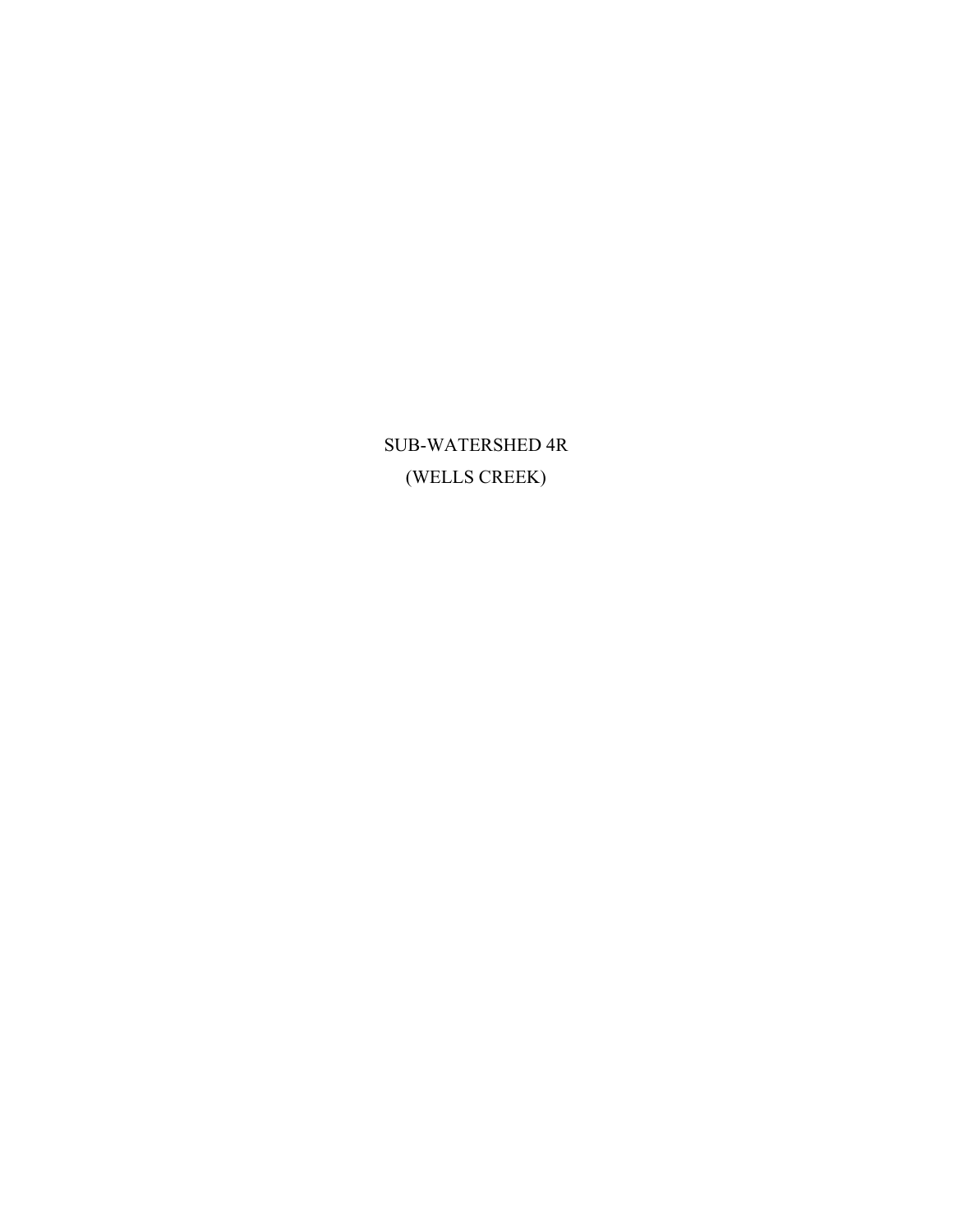#### Sub-watershed 4R (Wells Creek)

### General Discussion

This sub-watershed encompasses 17.6 square miles or 11,232 acres of land area, approximately 12.7% of the total study area. The basin is drained by 27.8 miles of tributaries (16.45% of the total length of all the watershed tributaries), and contains 10.1 acres in small lakes and ponds (.09% of the total sub-watershed area). Commonwealth records indicate 36 surface mines and 44 deep mines in this area. Our field investigations find 34 surface mines with 8 having flows and 96 deep mine openings with 33 having flows.

The following information gives the averages of the sampling station designated as SC4R1, located at the mouth of Wells Creek and shown on drawing 7119-6. The percentages that this station contributes in pollution load and flow to the total pollution load and flow as measured at Monitoring Station SC1 on Stony Creek is also included.

|                   |                | Percent of             |
|-------------------|----------------|------------------------|
|                   | Averages       | <b>Total Watershed</b> |
| pH                | 4.6            |                        |
| Net Cold Acidity  | 1,552.85 PPD   | 4.97%                  |
| Net Hot Acidity   | 190.85 PPD     | .18%                   |
| Ferrous Iron      | 48.10 PPD      | 6.27%                  |
| <b>Total Iron</b> | 159.52 PPD     | 3.57%                  |
| Sulfate           | 26,831 PPD     | 13.93%                 |
| Hardness          | 22,065 PPD     | 10.72%                 |
| Flow              | 23,675,040 GPD | 14.83%                 |

The following plates show the locations of all deep mine openings and strip mines where they exist within this sub-watershed, as well as the locations of all sampling stations.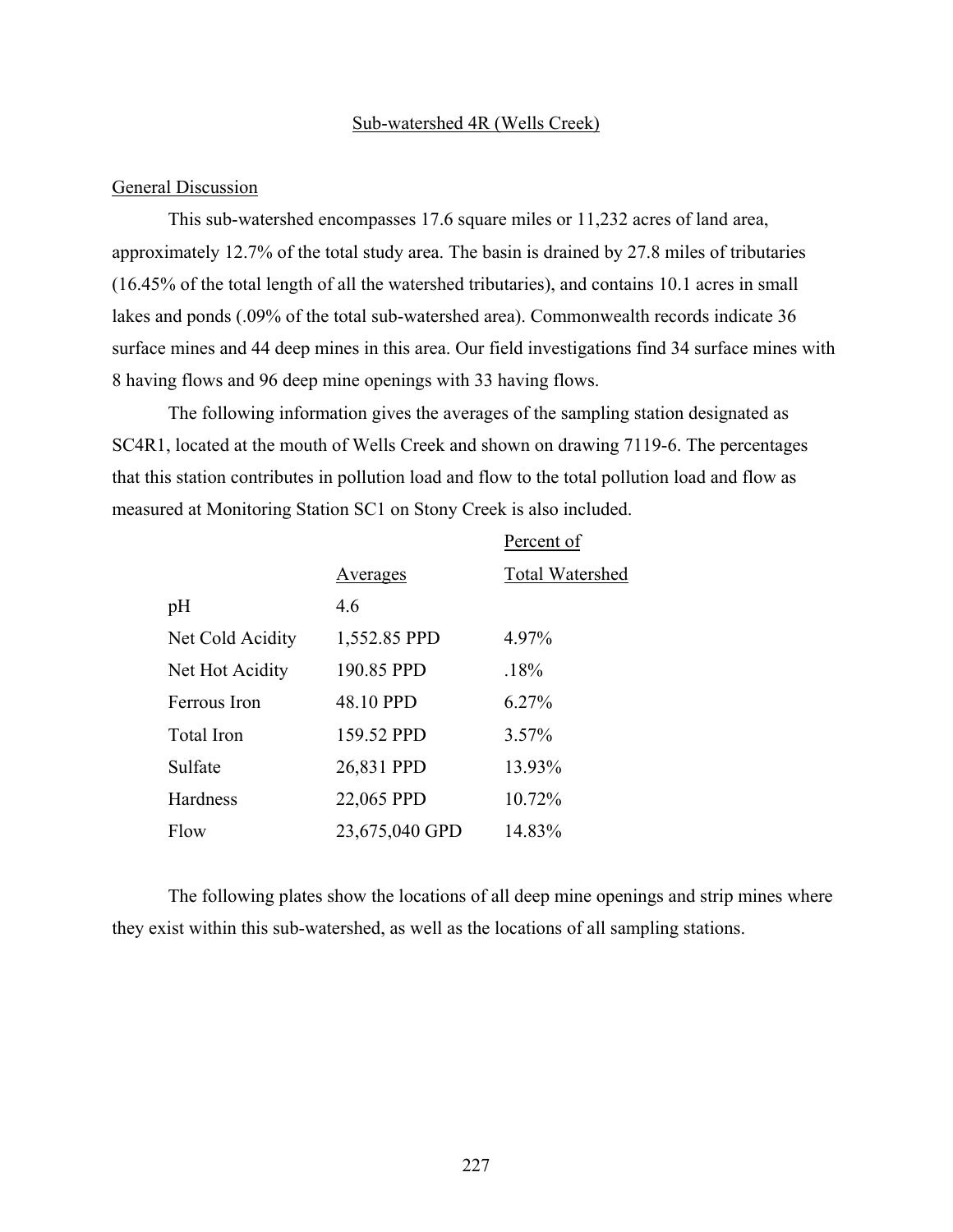### Deep Mines

The Commonwealth records indicate that there are 44 deep mines in this sub-watershed. Our field investigations locate 96 deep mine openings of which 33 are flowing. Table 65 lists the abandoned deep mines within the sub-watershed with the following information: name of mine or operator if known, available mine maps, acres and seam mined, mine opening designation, openings with flows, estimated elevation of the openings, and head in feet, which is the difference in coal elevations on an up-dip mine.

Table 66 gives the averages of the abandoned deep mine flows. Directly under the averages are the percentages of flows and pollution loads that each contributes to the pollution load of the sub-watershed as measured at the mouth of Wells Creek at Sampling Station SC4R1. The averages, taken at the mine openings, are added together where more than one opening of a mine complex has a flow.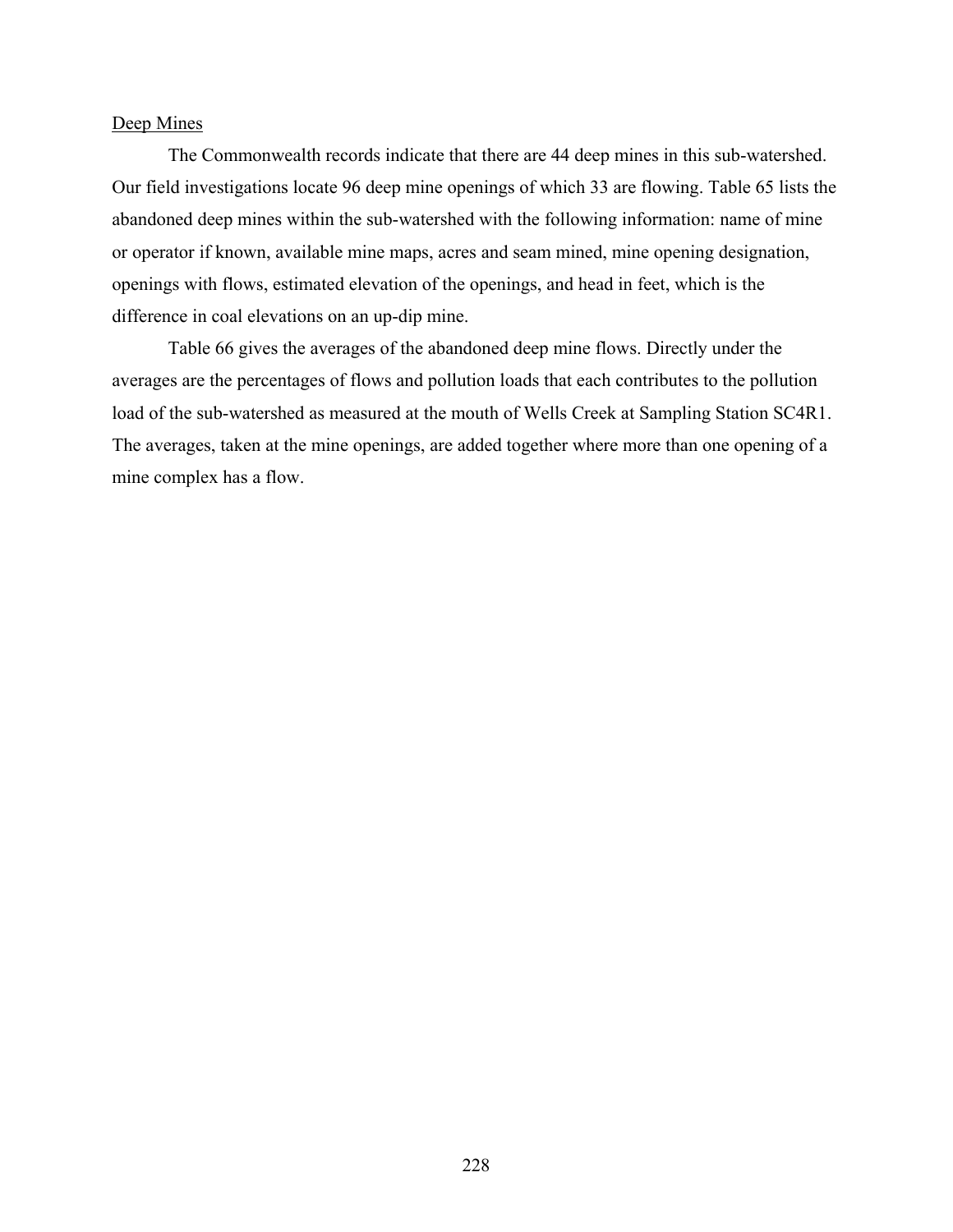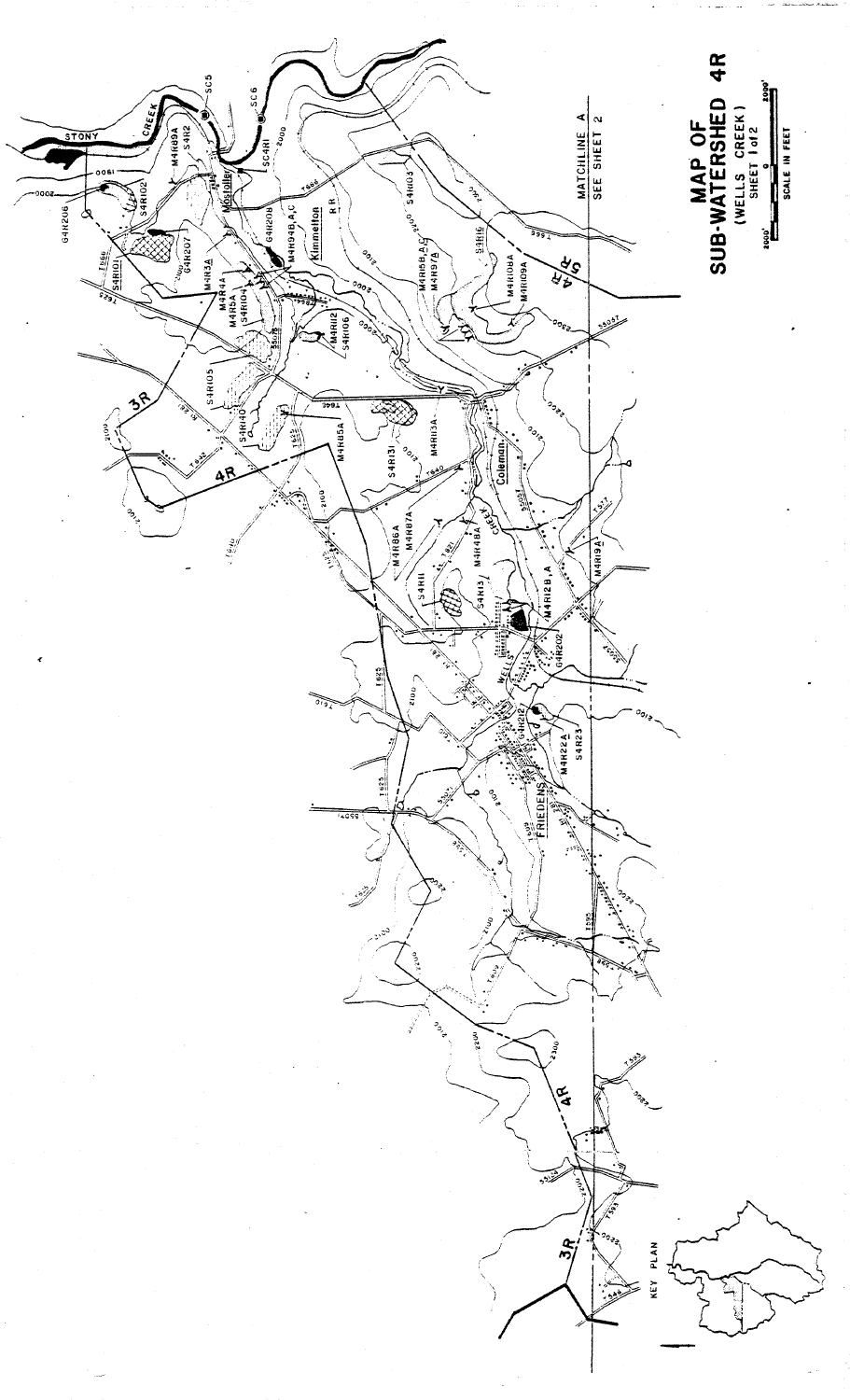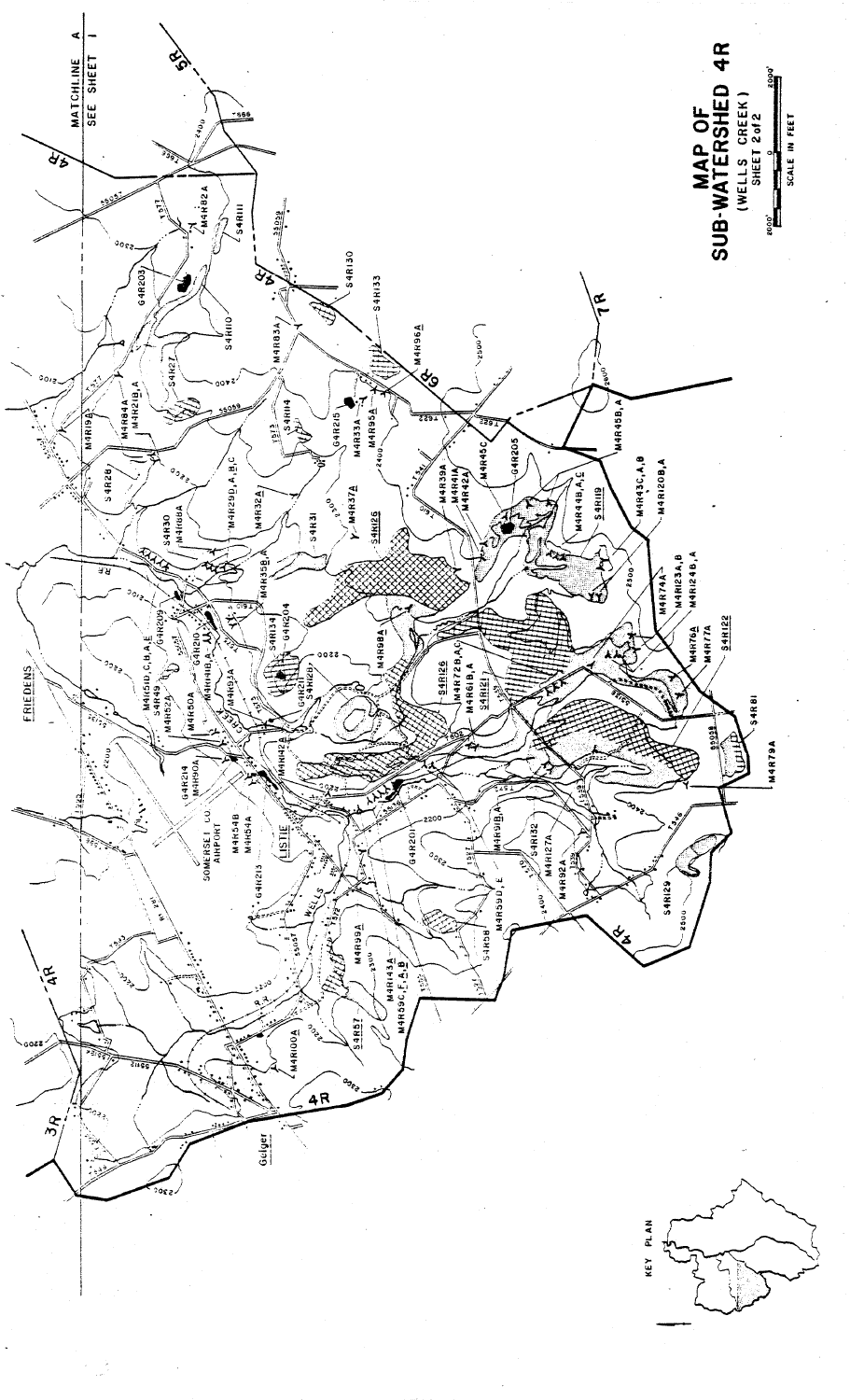| Number<br>Mine | Name of Mine<br>or Operator                    | Mine Map<br>Obtained      | (Acres<br>Mined<br>Area | Mined<br>Seam                                  | Opening<br>Mine<br>$\bullet$<br>$\frac{0}{2}$ | Opening<br>Elev.<br>$\frac{4}{5}$ | F1ow             | (Feet<br>Head |
|----------------|------------------------------------------------|---------------------------|-------------------------|------------------------------------------------|-----------------------------------------------|-----------------------------------|------------------|---------------|
| M4R3           | Russell & Ruth Pyle                            | $\rm _N$ O                | I                       | $\frac{1}{2}$                                  | M4R3A                                         | 2010'                             | Yes              | Down Dip      |
| M4R4           | Bros.<br>McClemens                             | $\rm _N^O$                | ı                       | $\stackrel{*}{\Xi}$                            | M4R4A                                         | 2050'                             | $\rm _N^O$       | l             |
| M4R5           | Kimmelton                                      | $\rm _N$                  | $\mathbf{I}$            | $\frac{1}{2}$                                  | M4R5A                                         | 2100'                             | $\sum_{i=1}^{n}$ | ſ             |
| $\mu$ M4R12    | V. Smithing Coal Co.                           | Yes                       | 960                     | ♤                                              | M4R12A                                        | 2040'                             | $\rm _N$         | Dip<br>Down   |
|                |                                                |                           |                         | ≏                                              | M4R12B                                        | 2040'                             | $\overline{N}$   | Down Dip      |
| M4R15          | Unknown                                        | $\sum_{i=1}^{n}$          | I                       | ₩<br>$\overline{\overline{C}}$                 | M4R15A                                        | 2100                              | Yes              | 150'*         |
|                |                                                |                           |                         | $\begin{array}{c} * \\ * \\ \circ \end{array}$ | M4R15B                                        | 2100                              | $\rm _N^O$       |               |
|                |                                                |                           |                         | $\frac{1}{2}$                                  | M4R15C                                        | 2100                              | Yeg              |               |
| M4R19          | $\dot{\circ}$<br>Smithing Coal<br>$\mathbf{r}$ | $\sum_{i=1}^{n}$          | ł                       | $\frac{1}{2}$                                  | M4R19A                                        | 2100                              | Yes              | 75*           |
| →M4R21         | Ray E. Bruening                                | $\frac{0}{2}$             | 1                       | ÷<br>ស                                         | M4R21A                                        | 2200'                             | Yes              | $\mathbf{f}$  |
|                |                                                |                           |                         | ្ពឺ                                            | M4R21B                                        | 2200'                             | Yes              |               |
| @M4R22         | ళ<br>Stauffer Mine #1<br>Branch<br>Boswell     | Yes                       | 24.3                    | $\Xi$                                          | M4R22A                                        | 2060'                             | YeeS             | 145           |
| +M4R29         | Buterbaugh & Adams<br>Mining Co.               | Yes                       | 165                     | $\overline{\circ}$                             | M4R29A                                        | 2100'                             | Yes              | 220'          |
|                |                                                |                           |                         | -<br>ت                                         | M4R29B                                        | 2100                              | Yes              | 220           |
|                |                                                |                           |                         | $\tilde{\circ}$                                | M4R29C                                        | 2100'                             | Yes              | 220           |
|                |                                                |                           |                         | $\overline{\circ}$                             | M4R29D                                        | 2100                              | $Y\hat{e}$ s     | 220           |
| M4R32          | Unknown                                        | $\overline{\mathsf{N}}$ o | ł                       | $\frac{1}{2}$                                  | M4R32A                                        | 2200'                             | Yes              | 50            |
| M4R33          | $\overline{C}$ o<br>Trent Coal                 | Yes                       | 169                     | $\ddot{\circ}$                                 | M4R33A                                        | 2370                              | $\sum_{i=1}^{n}$ | 1             |

TABLE 65

Abandoned Deep Mines<br>Sub-watershed 4R

 $-231-$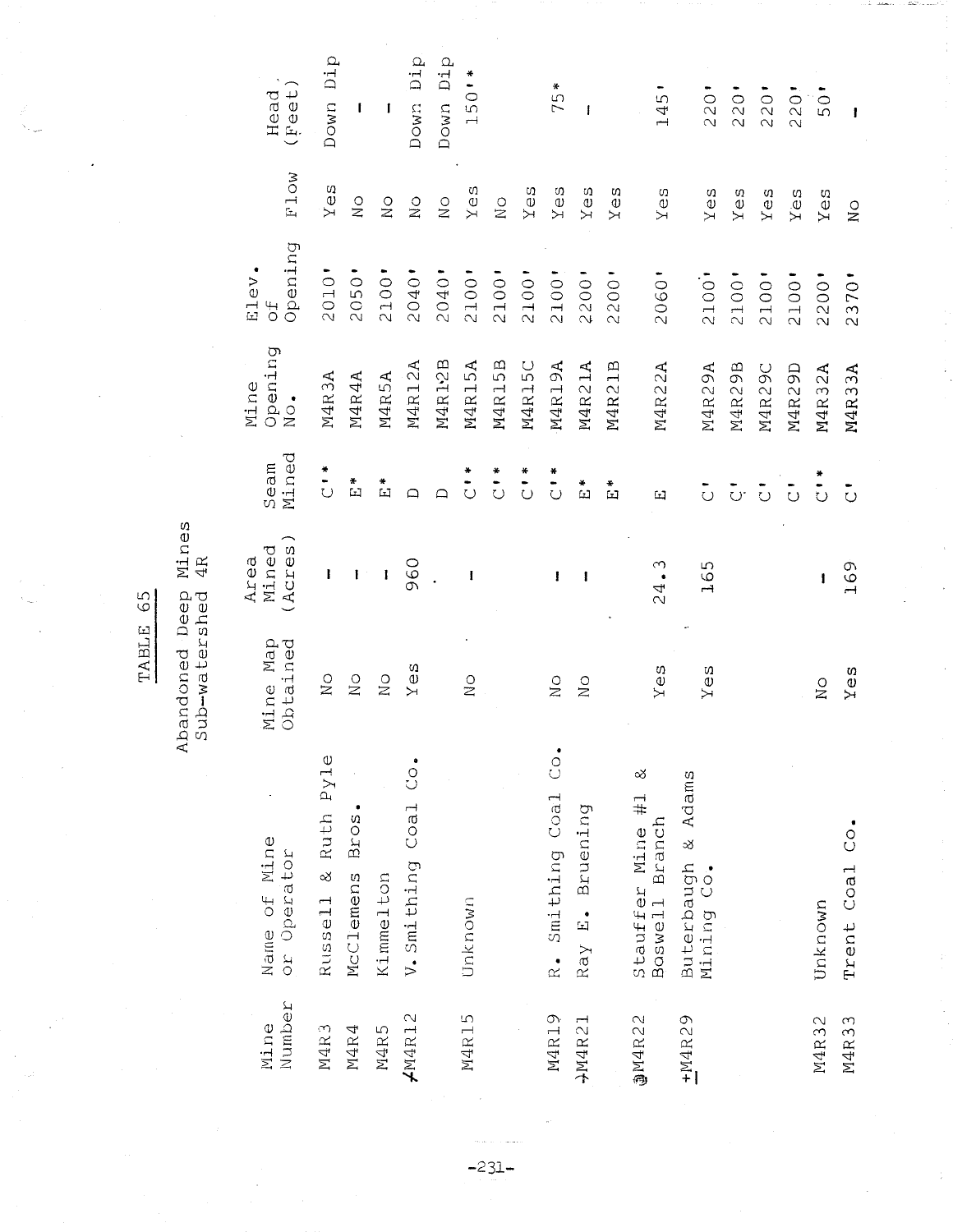| Number<br>Mine | Name of Mine<br>or Operator                       | Mine Map<br>Obtained | (Acres<br>Mined<br>Area | Mined<br>Seam       | Opening<br>Mine<br>٠<br>$\overline{N}$ | Opening<br>Elev<br>ЪС | F1ow                                            | Feeet<br>Head      |
|----------------|---------------------------------------------------|----------------------|-------------------------|---------------------|----------------------------------------|-----------------------|-------------------------------------------------|--------------------|
| M4R35          | Coal Co.<br>Meyersdale                            | $Y \ominus S$        | 221                     | $\ddot{\circ}$      | M4R35A                                 | 2090                  | $Y \in S$                                       | S<br>$\frac{1}{1}$ |
|                |                                                   |                      |                         |                     | M4R35B                                 | 2090                  | Yes                                             | 183                |
| M4R37          | Walter Stutzman                                   | $_{\rm NO}^{\circ}$  | ł                       | ∗<br>囟              | M4R37A                                 | 2330                  | $Y \ominus S$                                   | $\overline{0}$     |
| 4M4R39         | Unknown                                           | $\sum_{i=1}^{n}$     | 1                       | ้≛                  | M4R39A                                 | 2380                  | $\rm _N^O$                                      |                    |
| 2M4R41         | Spangler<br>Gilbert                               | $\rm _N^O$           | ł                       | ∗<br>$\Box$         | M4R41A                                 | 2400'                 | $\rm _N^O$                                      |                    |
| 2M4R42         | Inc.<br>Pike Run Coal Co.                         | $\sum_{i=1}^{n}$     | 1                       | 山                   | M4R42A                                 | 2400'                 | $\sum_{i=1}^{n}$                                | I                  |
| 2M4R43         | $\ddot{\circ}$<br>Rice & Schrock Coal             | $\frac{1}{2}$        | J                       | ω                   | M4R43A                                 | 2440'                 | $\frac{0}{N}$                                   | 1                  |
|                |                                                   |                      |                         | 卬                   | M4R43B                                 | 2440'                 | $\frac{0}{N}$                                   |                    |
|                |                                                   |                      |                         | $\Box$              | M4R43C                                 | 2440                  | $\frac{0}{2}$                                   |                    |
| \$M4R44        | Unknown                                           | $\frac{0}{2}$        | ÷                       | $\Box$              | M4R44A                                 | 2400"                 | $Y \ominus S$                                   | C<br>ഗ             |
|                |                                                   |                      |                         | $\Box$              | M4R44B                                 | 2400'                 | Yes                                             |                    |
|                |                                                   |                      |                         | $\sum_{i=1}^{n}$    | M4R44C                                 | 2400'                 | Yes                                             |                    |
| 2M4R45         | $\overline{C}$ o $\overline{O}$<br>Land<br>Eldora | Yes                  | ო<br>$\frac{3}{1}$      | ≏                   | M4R45A                                 | 2440'                 | $\rm _N^O$                                      |                    |
|                |                                                   |                      |                         | ≏                   | M4R45B                                 | 2440                  | $\stackrel{\textstyle\circ}{\phantom{}_{\sim}}$ |                    |
|                |                                                   |                      |                         | ≏                   | M4R45C                                 | 2400'                 | $\rm _N$                                        |                    |
| M4R48          | M4R12)<br>(See                                    |                      | T                       | ≏                   | M4R48A                                 | 2030                  | $\overline{N}$                                  | I                  |
| M4R50          | E. Hendrick<br>Olin                               | $\sum_{i=1}^{n}$     | I                       | ิ*<br>เ⊐            | M4R50A                                 | 2100                  | $\sum_{i=1}^{n}$                                | 1                  |
|                |                                                   |                      |                         |                     | M4R50B                                 | 2090                  | $\rm _N$                                        |                    |
| M4R51          | Unknown                                           | $\sum_{i=1}^{n}$     | ł                       | $\stackrel{*}{\Xi}$ | M4R51A                                 | 2070                  | $\frac{0}{2}$                                   | 150                |
|                |                                                   |                      |                         | $\tilde{E}$         | M4R51B                                 | 2070                  | $\mathop{\mathrm{SO}}$                          |                    |
|                |                                                   |                      |                         | $\frac{1}{2}$       | M4R51C                                 | 2070                  | $\sum_{i=1}^{n}$                                |                    |
|                |                                                   |                      |                         | ដែ                  | M4R51D                                 | 2070                  | $\overline{N}$                                  |                    |
|                |                                                   |                      |                         | $\tilde{E}$         | M4R51E                                 | 2070                  | $Y \in S$                                       |                    |

Abandoned Deep Mines<br>Sub-watershed 4R

 $-232-$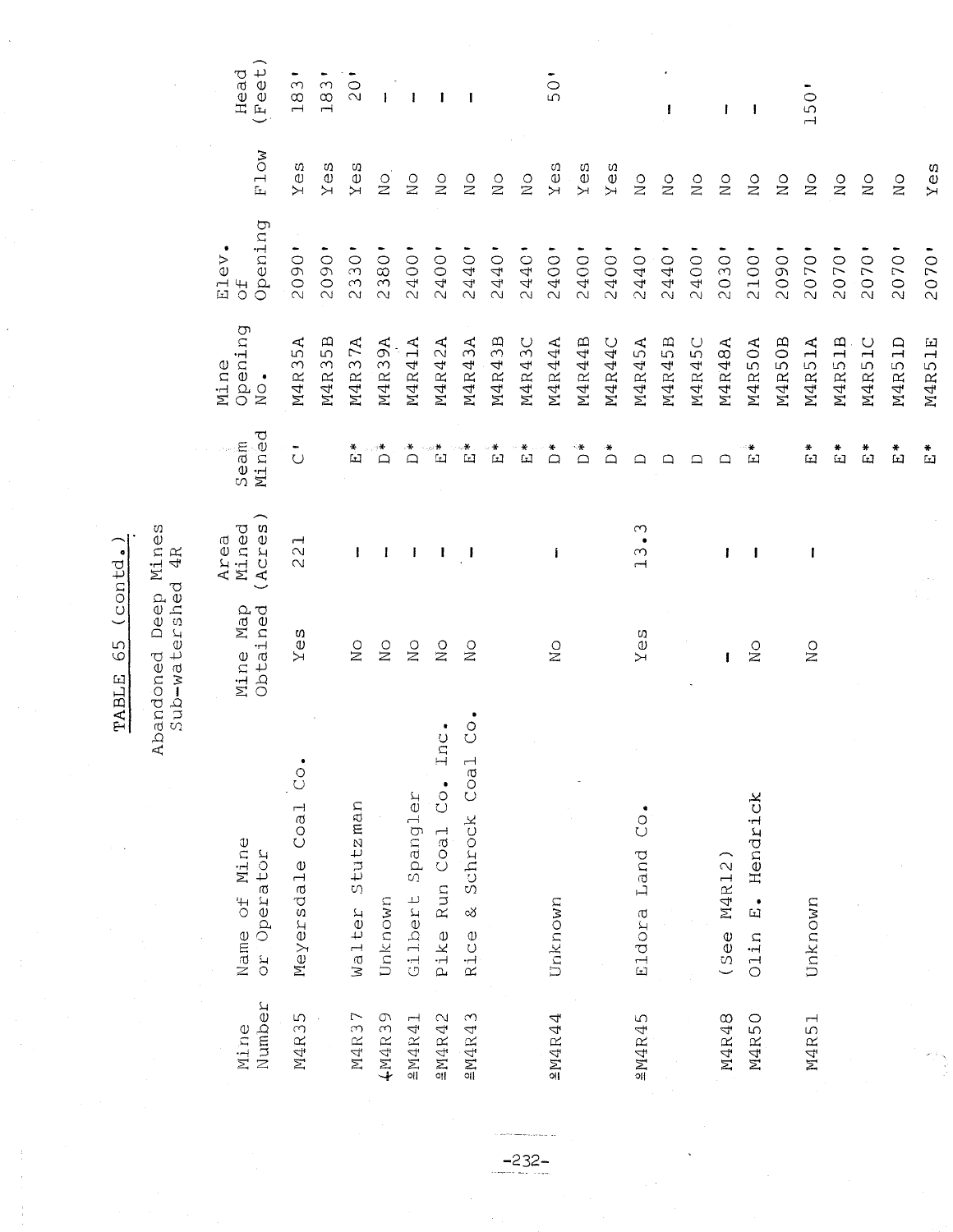|                |                                                                 | Sub-watershed 4R                |                          |                                        |                        |                       |                                          |                            |
|----------------|-----------------------------------------------------------------|---------------------------------|--------------------------|----------------------------------------|------------------------|-----------------------|------------------------------------------|----------------------------|
| Number<br>Mine | Name of Mine<br>or Operator                                     | Mine Map<br>Obtained            | Mined<br>(Acres)<br>Area | Seam<br>Mined                          | Opening<br>No.<br>Mine | Opening<br>Elev<br>of | Flow                                     | Feet)<br>Head <sup>"</sup> |
| M4R52          | Ira R. Barron                                                   | $\overset{\circ}{\simeq}$       | ı                        | $\tilde{E}^*$                          | M4R52A                 | 2100                  | $\sum_{i=1}^{n}$                         | I                          |
| M4R54          | $\ddot{\circ}$<br>Stauffer Coal                                 | YeeS                            | 440                      | $\begin{array}{c} \square \end{array}$ | M4R54A                 | 2140                  | $\overline{N}$                           | 1                          |
|                |                                                                 |                                 |                          | $\mathbb{L}$                           | M4R54B                 | 2140                  | $\frac{0}{2}$                            | T                          |
| 4M4R59         | Listie Coal Co.                                                 | $Y \oplus S$                    | 456                      | $\overline{\circ}$                     | M4R59A                 | 2120                  | Yes                                      | 240                        |
|                |                                                                 |                                 |                          | $\overline{\circ}$                     | M4R59B                 | 2120                  | $Y \ominus S$                            |                            |
|                |                                                                 |                                 |                          | $\overline{\circ}$                     | M4R59C                 | 2120'                 | $\mathop \cup \limits_{\text{N} }$       |                            |
|                |                                                                 |                                 |                          | $\ddot{\circ}$                         | M4R59D                 | 2170                  | $\rm _N$                                 |                            |
|                |                                                                 |                                 |                          | $\tilde{\circ}$                        | M4R59E                 | 2170'                 | $\rm _N$                                 |                            |
|                |                                                                 |                                 |                          | $\overline{\circ}$                     | M4R59F                 | 2120                  | $Y \oplus S$                             |                            |
| <b>4M4R61</b>  | $\overline{C}$<br>Coa1<br>Barrows                               | $Y \oplus S$                    | 7.6                      | $\Box$                                 | M4R61A                 | 2220                  | $_{\rm N_O}^{\rm O}$                     | ł                          |
|                |                                                                 |                                 |                          | $\Box$                                 | M4R61B                 | 220<br>$\sim$         | $\rm _N^O$                               | ı                          |
| <b>4M4R72</b>  | $\overline{C}$<br>City Coal                                     | Yes                             | 49                       | $\tilde{\circ}$                        | M4R72A                 | 2330"                 | $\mathop{\cong}\limits^{\mathcal{O}}$    | -l                         |
|                |                                                                 |                                 |                          | $\mathbf{\ddot{\circ}}$                | M4R72B                 | 2330                  | $\overset{\text{\normalsize O}}{\simeq}$ |                            |
|                |                                                                 |                                 |                          | $\ddot{\circ}$                         | M4R72C                 | 2330'                 | $\rm _N$                                 |                            |
| <b>TN4R74</b>  | $\ddot{c}$<br>Svonack Coal                                      | $\rm _N^O$                      | I                        | $\frac{1}{\sqrt{2}}$                   | M4R74A                 | 2370'                 | $\rm _N$ O                               | ł                          |
| <b>4M4R76</b>  | Guy E. Spoerlin                                                 | $\rm _N$                        | ſ                        | $\overset{*}{\circ}$                   | M4R76A                 | 2440                  | Yes                                      | 50                         |
| 4M4R77         | Listie Coal Co.                                                 | $_{\rm N_O}$                    | 1                        | $\stackrel{*}{\circ}$                  | M4R77A                 | 2440                  | $\overline{N}$                           | ł                          |
| M4R79          | & Jones<br>Gilmore &<br>Coal Co.                                | Yes                             | 48.                      | $\circ$                                | M4R79A                 | 30<br>$\overline{24}$ | $\sum_{i=1}^{n}$                         | ł                          |
| M4R82          | $\overline{N}$<br>త<br>& Roy Mine<br>Adams Mine No. 2<br>No. 3, | Yes<br>$\overline{\phantom{0}}$ | 378                      | $\Box$                                 | M4R82A                 | 2350                  | $\frac{0}{2}$                            | 200'                       |

Abandoned Deep Mines

 $-233-$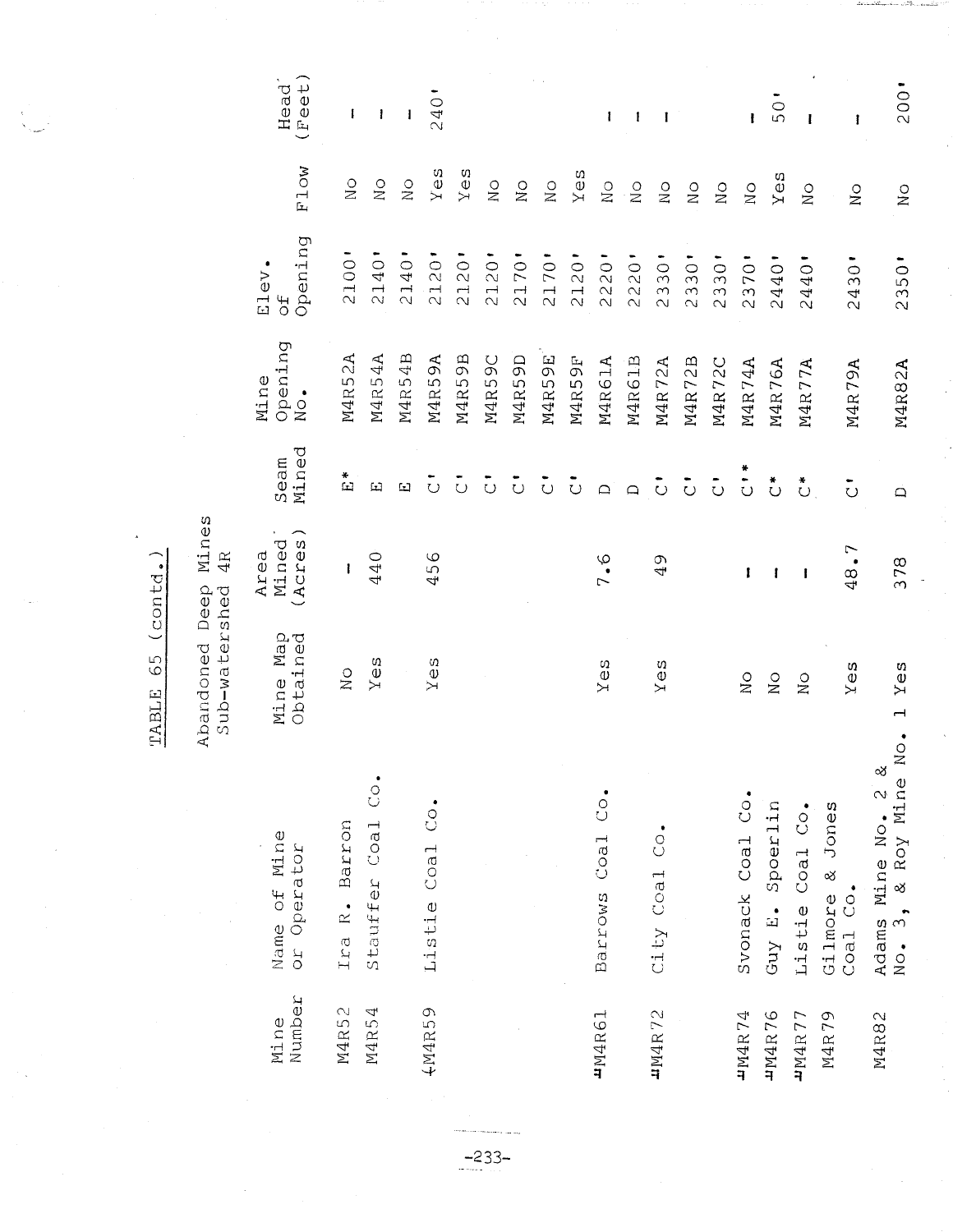| Number<br>Mine | Name of Mine<br>or Operator           | Mine Map<br>Obtained | (Acres<br>Mined<br>Area | Seam<br>Mined           | Opening<br>Mine<br>٠<br>$\frac{0}{2}$ | Opening<br>Elev<br>$\overline{d}$ | F1ow                                       | ⌒<br>Head<br>Feet) |
|----------------|---------------------------------------|----------------------|-------------------------|-------------------------|---------------------------------------|-----------------------------------|--------------------------------------------|--------------------|
| M4R83          | Unknown                               | $\sum_{i=1}^{n}$     | 1                       | $\stackrel{*}{\Box}$    | M4R83A                                | 2440'                             | $\sum_{i=1}^{n}$                           | 200'               |
| M4R84          | $See$ M4R82                           | $\mathbf{I}$         |                         | $\Box$                  | M4R84A                                | 2220                              | $\sum_{i=1}^{n}$                           | I                  |
| <b>thM4R85</b> | Unknown                               | $\sum_{i=1}^{n}$     |                         | $\sum_{i=1}^{n}$        | M4R85A                                | 2060                              | $\stackrel{\circ}{\approx}$                | ł                  |
| M4R86          | Unknown                               | $\rm _N$             |                         | $\sum_{i=1}^{n}$        | M4R86A                                | 2030                              | $\frac{0}{2}$                              | I                  |
| M4R87          | Unknown                               | $\sum_{i=1}^{n}$     |                         | $\ddot{\cdot}$          | M4R87A                                | 2030                              | $\sum_{i=1}^{n}$                           | ı                  |
| $+M4R88$       | $\overline{C}$<br>City Coal           | $\sum_{i=1}^{n}$     |                         | $\frac{1}{2}$           | M4R88A                                | 2170'                             | $\sum_{i=1}^{n}$                           | $\mathbf{I}$       |
| M4R89          | Unknown                               | $\frac{0}{1}$        |                         | $\ddot{\circ}$          | M4R89A                                | 2000'                             | $\frac{0}{2}$                              |                    |
| M4R90          | (See M4R54)                           | $\mathbf{I}$         | I                       | 囗                       | M4R90A                                | 2150                              | $\sum_{i=1}^{n}$                           |                    |
| 16911          | చ<br>Louise #1 and #2<br>Bingler Mine | ΘS<br>Σ              | 198                     | $\bar{\circ}$           | M4R91A                                | 2220                              | Yes                                        | 140                |
|                |                                       |                      |                         | $\overline{\circ}$      | M4R91B                                | 2220                              | Yes                                        |                    |
| M4R92          | Unknown                               | $\sum_{i=1}^{n}$     | ł                       | $\frac{1}{2}$           | M4R92A                                | 2340                              | $\sum_{i=1}^{n}$                           | ł                  |
| M4R93          | Unknown                               | $\sum_{i=1}^{n}$     | ı                       | $\ddot{\circ}$          | M4R93A                                | 2060                              | $\sum_{i=1}^{n}$                           | ı                  |
| ¢M4R94         | Iron Co.<br>Reading<br>Mine #3        | Yes                  | 835                     | $\ddot{\circ}$          | M4R94A                                | 2050'                             | $\overset{\text{\normalsize{O}}}{\approx}$ | 1                  |
|                |                                       |                      |                         | $\overline{\circ}$      | M4R94B                                | 2050                              | $\rm _N^O$                                 |                    |
|                |                                       |                      |                         | $\overline{\text{C}}$   | M4R94C                                | 2050                              | $\rm _{N\,O}$                              | ı                  |
| *M4R95         | Unknown                               | $\sum_{i=1}^{n}$     | 1                       | *<br>$\overline{\circ}$ | M4R95A                                | 2400                              | $Y \ominus S$                              | 50                 |
| M4R96          | Unknown                               | $\sum_{i=1}^{n}$     | 1                       | $\ddot{\circ}$          | M4R96A                                | 1400<br>$\overline{\mathcal{N}}$  | Yes                                        | 50                 |
| N4R97          | Unknown                               | $\sum_{i=1}^{n}$     | $\mathbf{I}_{-}$        | $\frac{1}{2}$           | M4R97A                                | 2250                              | Yes                                        | 150                |

J,

 $\frac{1}{2}$ 

Abandoned Deep Mines<br>Sub-watershed 4R

 $-234-$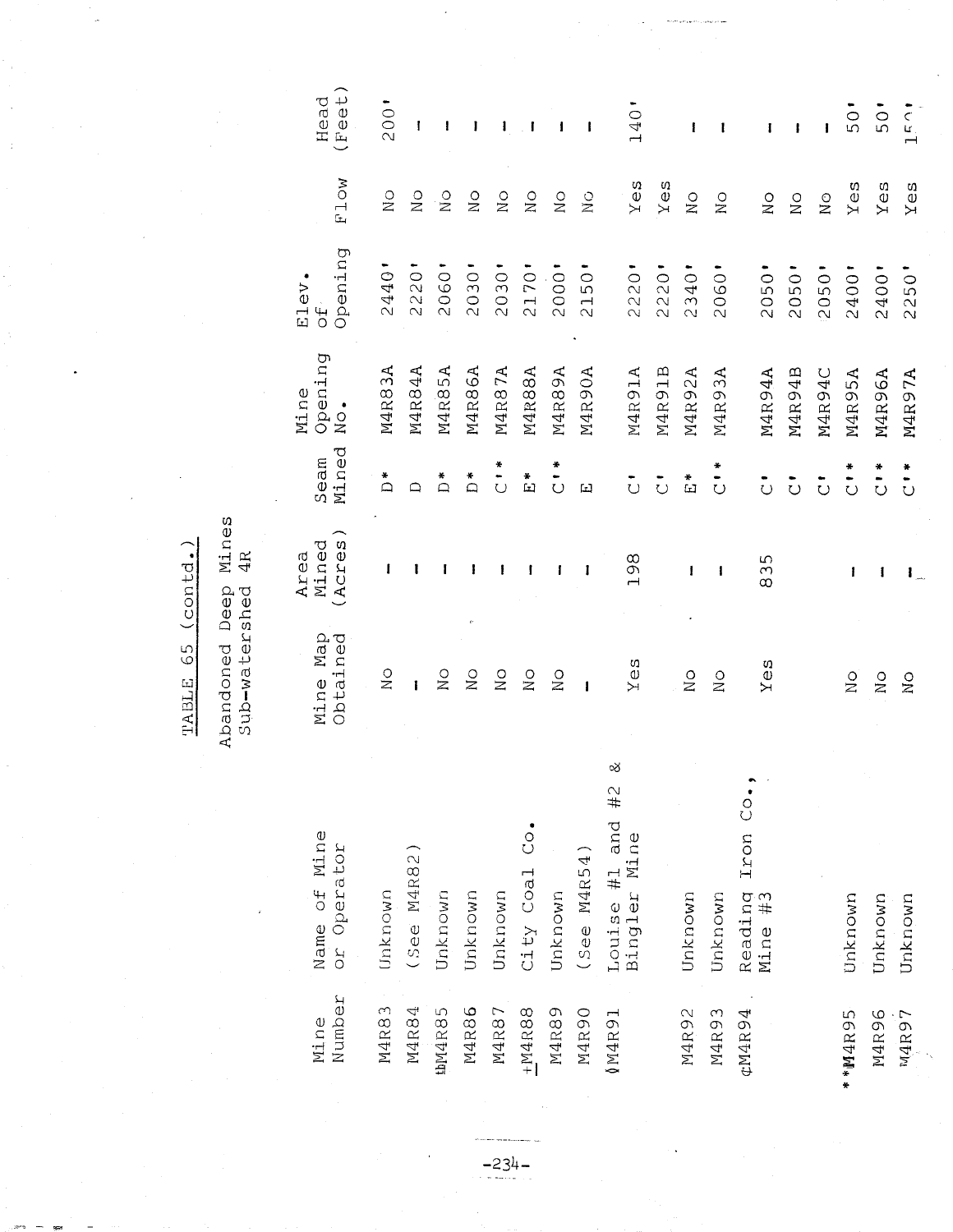| Dip<br>Down     | $\rm _N^O$<br>$\overline{\mathbb{N}}$                                                                    | 2071'<br>2071                            | M4R141B<br>M4R141A                         | $\overline{\circ}$<br>$\overline{\overline{C}}$ | 15.74                    | es<br>⋝                                         | $\overline{C}$<br>Mining                   |                |
|-----------------|----------------------------------------------------------------------------------------------------------|------------------------------------------|--------------------------------------------|-------------------------------------------------|--------------------------|-------------------------------------------------|--------------------------------------------|----------------|
|                 |                                                                                                          |                                          |                                            |                                                 |                          |                                                 | & Cambria<br>Coa1<br>Smokeless<br>Somerset | M4R141         |
| ł               | $\overline{N}$                                                                                           | 2340                                     | M4R127A                                    | ₩<br>$\ddot{\circ}$                             | $\pm$ 1                  | $\frac{0}{2}$                                   | Unknown                                    | 0M4R127        |
| 1               | $\sum_{i=1}^{n}$                                                                                         | 2380                                     | M4R125A                                    | ×<br>$\triangle$                                | 1                        | ı                                               | (See M4R98)                                | M4R125         |
|                 | $\sum_{i=1}^{n}$                                                                                         | 2370                                     | M4R124B                                    | $\frac{1}{2}$                                   |                          |                                                 |                                            |                |
| 1               | $\sum_{i=1}^{n}$                                                                                         | 2370                                     | M4R124A                                    | $\frac{1}{2}$                                   | ı                        | $\frac{0}{2}$                                   | Unknown                                    | <b>1M4R124</b> |
|                 | $\frac{0}{2}$                                                                                            | 2420                                     | M4R123B                                    | $\frac{1}{\sqrt{2}}$                            |                          |                                                 |                                            |                |
| ı               | $\overset{\circ}{\simeq}$                                                                                | 2420                                     | M4R123A                                    | $\frac{1}{2}$                                   | 1                        | $\sum_{i=1}^{n}$                                | Unknown                                    | <b>4M4R123</b> |
|                 | $\mathop{\odot}\limits_{\mathbb{Z}}$                                                                     | 2460                                     | M4R120B                                    | $\stackrel{*}{\Box}$                            |                          |                                                 |                                            |                |
| ł               | $\frac{0}{N}$                                                                                            | 2460                                     | M4R120A                                    | $\sum_{i=1}^{n}$                                |                          | $\frac{1}{2}$                                   | Unknown                                    | 2M4R120        |
| ł               | $\frac{1}{2}$                                                                                            | 2010                                     | M4R113A                                    | $\sum_{i=1}^{n}$                                | ł                        | $\frac{0}{N}$                                   | Unknown                                    | M4R113         |
| ı               | $\frac{0}{2}$                                                                                            | 2040'                                    | M4R112A                                    | $\ddot{c}$                                      | ł                        | $\rm _N^O$                                      | Unknown                                    | M4R112         |
| 1               | $\sum_{i=1}^{n}$                                                                                         | 2280                                     | M4R109A                                    | $\frac{1}{2}$                                   | I                        | $\mathop \Omega_\infty$                         | Unknown                                    | M4R109         |
| $\mathbf{I}$    | $\stackrel{\textstyle\circ}{\phantom{}_{\mathbf{2}}}\stackrel{\textstyle\circ}{\phantom{}_{\mathbf{2}}}$ | 250<br>$\sim$                            | M4R108A                                    | $\frac{1}{2}$                                   | ı                        | $\sum_{i=1}^{n}$                                | Unknown                                    | *M4R108        |
| 40              | Yes                                                                                                      | 2210'                                    | M4R100A                                    | $\stackrel{*}{\Box}$                            | I                        | $\stackrel{\textstyle\circ}{\phantom{}_{\sim}}$ | Unknown                                    | M4R100         |
| $\overline{50}$ | Yes                                                                                                      | 2150                                     | M4R99A                                     | *<br>[⊥]                                        | ı                        | $\sum_{i=1}^{n}$                                | Unknown                                    | M4R99          |
| $\overline{50}$ | YeS                                                                                                      | 2300'                                    | M4R98A                                     | ≏                                               | 46.4                     | Yes                                             | Quemahoning<br>Mine #3<br>Stauffer         | M4R98          |
| Head<br>Feet    | F <sub>1</sub> ow                                                                                        | Opening<br>Elev.<br>$\frac{4}{\sqrt{2}}$ | Opening<br>Mine<br>$\bullet$<br>$\rm _N^O$ | Mined<br>Seam                                   | Mined<br>(Acres)<br>Area | Mine Map<br>Obtained                            | Name of Mine<br>or Operator                | Number<br>Mine |
|                 |                                                                                                          |                                          |                                            |                                                 |                          |                                                 |                                            |                |

Ň,

Abandoned Deep Mines<br>Sub-watershed 4R

 $-235-$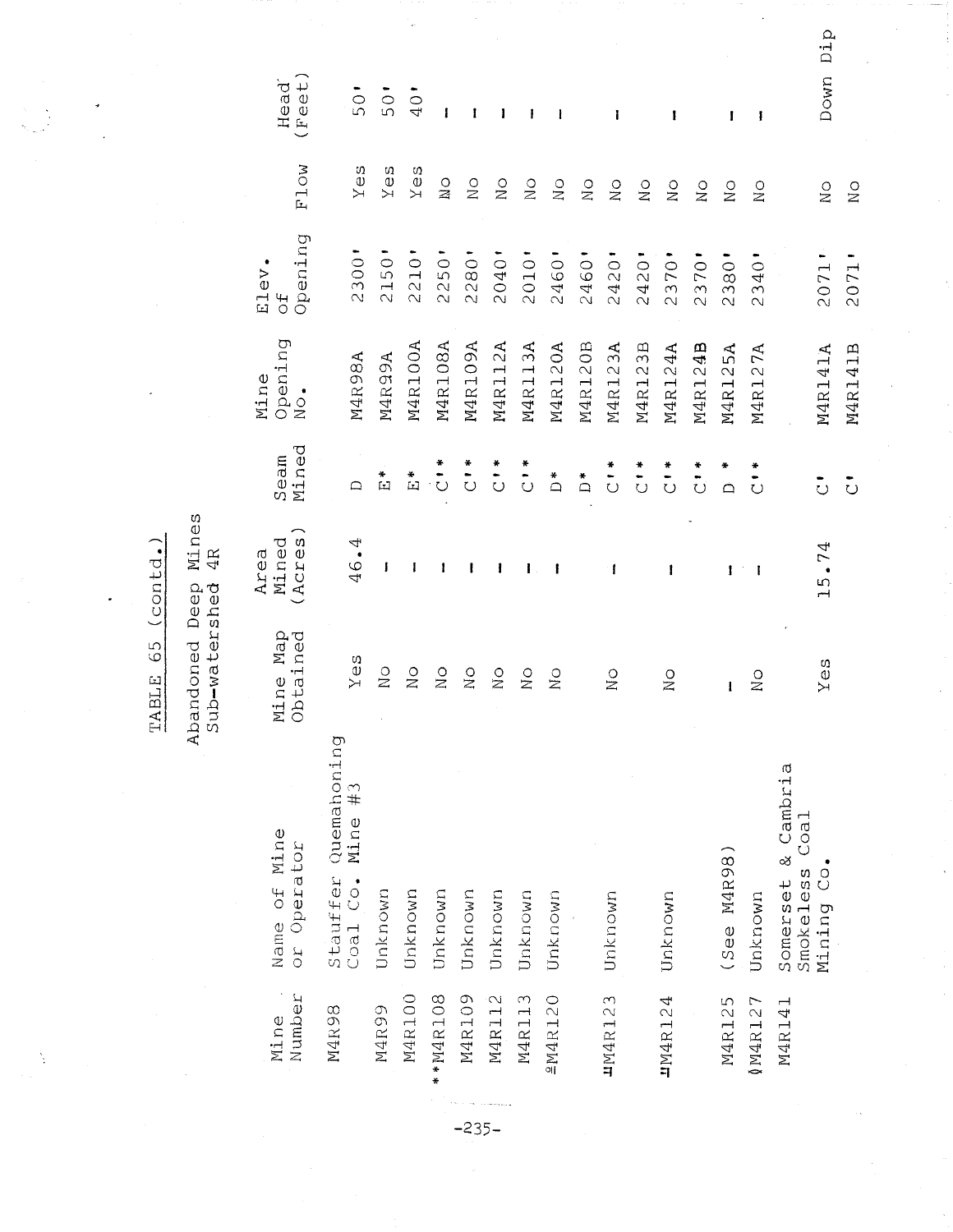Abandoned Deep Mines<br>Sub-watershed 4R

| ı             | Yes               | :0612                              | M4R143B                                    | $\stackrel{*}{\cap}$  | I                      | $\overline{\text{No}}$ | Unknown                     | 14R143         |
|---------------|-------------------|------------------------------------|--------------------------------------------|-----------------------|------------------------|------------------------|-----------------------------|----------------|
|               | Yes               | 2150                               | M4R142A                                    | $\stackrel{*}{\circ}$ | I                      | $\frac{0}{2}$          | Unknown                     | 14R142         |
| (Feet<br>Head | F <sub>1</sub> ow | pening<br>Elev.<br>$\frac{4}{2}$ O | Opening<br>$\overline{\text{N}}$ o<br>Mine | Seam<br>Mined         | Mined<br>Acres<br>Area | Mine Map<br>Obtained   | Vame of Mine<br>or Operator | Jumber<br>Mine |

\*Indicates assumed.

 $-236-$ 

S4R126. 2Possible connection with Strip Mine S4R119. S4R122. ¢Possible connection with Strip Mine S4R104. S4R116. "Possible connection with Strip Mine S4R121 **S4R140** -Possible connection with Strip Mine S4R30. @Possible connection with Strip Mine S4R23. Frossible connection with Strip Mine S4R13. Strip Mine S4R28. Strip Mine Strip Mine Strip Mine Strip Mine +Possible connection with +Possible connection with \*\*Possible connection with thPossible connection with Possible connection with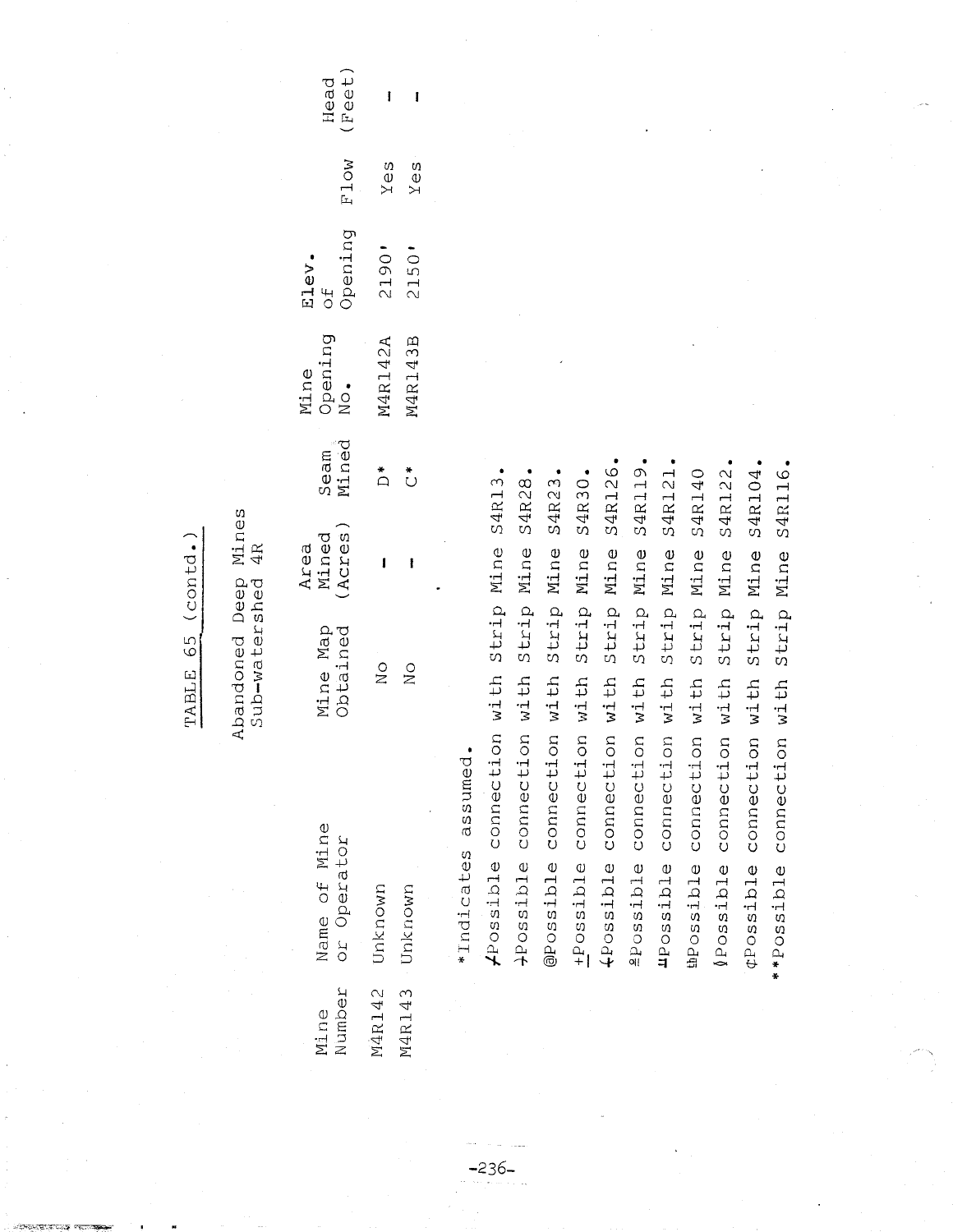TABLE 66

 $\ddot{\mathbf{r}}$ 

 $\hat{\zeta}$ 

Abandoned Deep Mine Average Water Quality Data

Sub-watershed 4R

|                                                                                              | Net Hot<br>Acid<br>PPPd<br>$\mathbf{r}$<br>Net Cold<br>Acid<br>$_{\rm ppd}$ | フリニウィリン フミ     | Ferrous<br>í<br>Iron<br>ppd          | Total<br>Iron<br>Ppd             | Sulfate<br>ppd                             | Hardness<br>ppd                             | <b>F1ow</b><br>pdp                                        |
|----------------------------------------------------------------------------------------------|-----------------------------------------------------------------------------|----------------|--------------------------------------|----------------------------------|--------------------------------------------|---------------------------------------------|-----------------------------------------------------------|
| $\bullet$<br>$\rightarrow$<br>$\bullet$ 1%<br>$\overline{\phantom{0}}$ .                     |                                                                             | $.6\%$<br>$16$ | $\mathbf{I}$<br>$\circ$              | 0.5<br>$\mathbf{I}$              | 1.18<br>$\mathbf i$                        | 2.3<br>$\overline{\mathbf{L}}$<br>$\bar{z}$ | 5,760<br>1                                                |
| 1.0<br>$\sim$<br>$\overline{\phantom{0}}$<br>$6 \, {\scriptstyle \bullet } \, 1 \%$<br>95.18 |                                                                             | 6.2%           | $4\%$<br>.20                         | 1.32<br>.8%                      | $1.1\%$<br>292.4                           | 1.4%<br>312.0                               | 139,680<br>$.6\%$                                         |
| $\circ$<br>I                                                                                 |                                                                             |                | $\circ$<br>$\mathbf{I}$              | $\overline{0}$ .<br>$\mathbf{I}$ | 1.03<br>$\mathbf{I}$                       | $\frac{8}{2}$<br>ŧ                          | 320<br>$\mathbf{I}$<br>4,                                 |
| 48.1%<br>91.7<br>11.56                                                                       |                                                                             |                | $\cdot$ 1%<br>06                     | 4.84<br>3%                       | $.7\%$<br>176.4                            | 1.9%<br>426.0                               | 2,640<br>6%<br>$\bullet$<br>ഗ<br>$\overline{\phantom{a}}$ |
| $\circ$<br>$\mathbf{I}$                                                                      |                                                                             |                | $1\%$<br>$\cdot$ 04                  | $4\%$<br>56                      | .3%<br>75.5                                | $\sim$<br>.6%<br>133                        | 72,000<br>.3%                                             |
| 819.8%<br>564.6<br>$\mathbf{1}$<br>52.8%<br>819.44                                           |                                                                             |                | 18.8%<br>9.03                        | 50.9%<br>81.11                   | 379.14<br>$5.1\%$<br>$\frac{1}{1}$         | 1,650.3<br>7.5%                             | 469,440<br>$2\%$                                          |
| $\circ$<br>$\mathbf{I}$                                                                      |                                                                             |                | $\ddot{\circ}$<br>$\pmb{\mathsf{i}}$ | $\bullet$ 1%<br>$\cdot$ 10       | 5.3<br>$\mathbf{I}$                        | $1\%$<br>24.3                               | 37,440<br>$2\%$<br>$\bullet$                              |
| 182.<br>47<br>$\sim$<br>42.6%<br>661.3                                                       |                                                                             | $1\%$<br>ഗ     | .2.1%<br>$5 \cdot 8$<br>ᆏ            | 14%<br>22.4                      | $\circ$ .<br>5.8%<br>551.<br>$\frac{1}{1}$ | 1, 574.0<br>$7.1\%$                         | ,009,440<br>.3%<br>4<br>$\overline{\phantom{0}}$          |
| $\circ$<br>$2\%$<br>2.28                                                                     |                                                                             |                | $\cdot$ <sup>0</sup><br>$\mathbf I$  | 28<br>2%                         | 5.7<br>I                                   | $.1\%$<br>29.6                              | 27,360<br>$1\%$<br>$\bullet$                              |

 $\frac{1}{2}$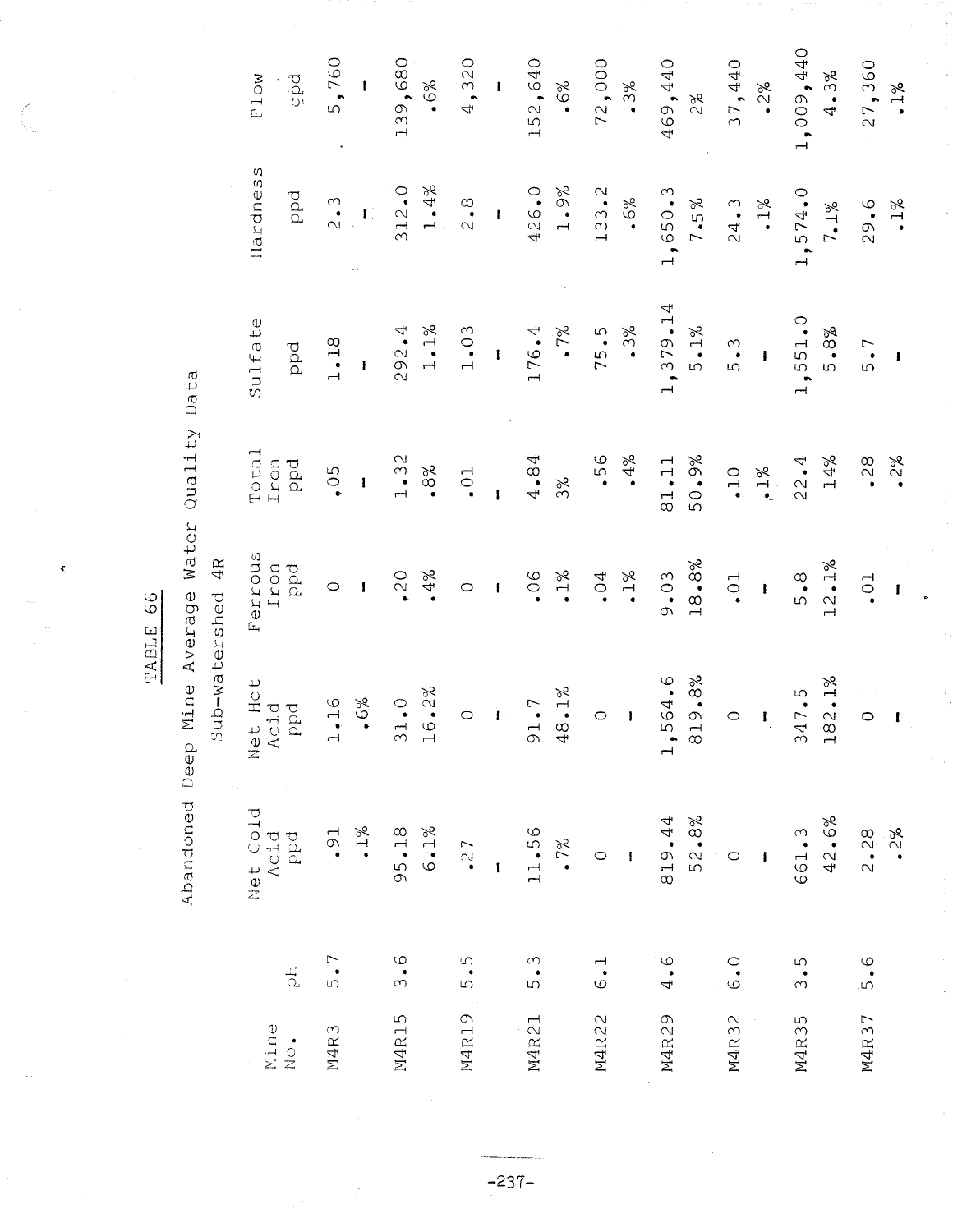$\frac{1}{2} \frac{1}{2} \frac{1}{2}$ 

Abandoned Deep Mine Average Water Quality Data

 $-238-$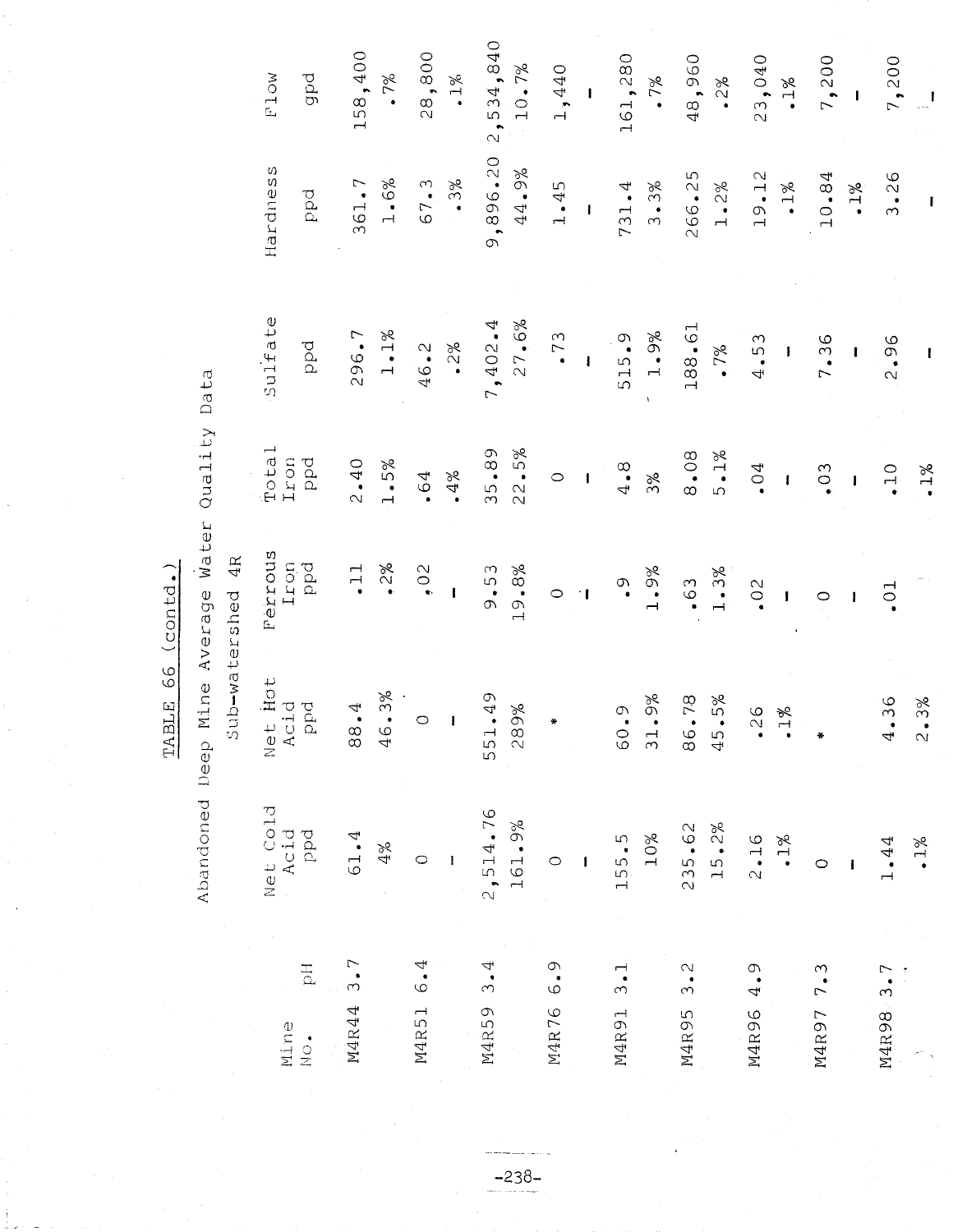Abandoned Deep Mine Average Water Quality Data

Sub-watershed 4R

| gpd<br>4, 320<br>7, 200<br>5, 760<br>7, 200<br>7, 200<br>F1ow                                                                                            |                          |   |              |   |                                                           |   |            |   |
|----------------------------------------------------------------------------------------------------------------------------------------------------------|--------------------------|---|--------------|---|-----------------------------------------------------------|---|------------|---|
| Hardness<br>1.26                                                                                                                                         |                          |   |              |   | $\begin{array}{c} \infty \\ \circ \\ \bullet \end{array}$ |   | ₩          |   |
| Sulfate                                                                                                                                                  |                          |   |              |   |                                                           |   |            |   |
| $T = 0.5$<br>$T = 0.5$<br>$T = 0.5$<br>$T = 0.5$<br>$T = 0.5$<br>$T = 0.5$<br>$T = 0.5$<br>$T = 0.5$<br>$T = 0.5$<br>$T = 0.5$<br>$T = 0.5$<br>$T = 0.5$ |                          |   |              |   |                                                           |   |            |   |
| Ferrous<br>Iron<br>Ppd                                                                                                                                   | $\overline{\phantom{0}}$ |   | $1010008008$ |   |                                                           |   |            |   |
| Net Hot<br>Acid<br>PP <sup>d</sup><br>*                                                                                                                  |                          |   | ₩            |   | ∗                                                         |   | ₩          |   |
| Net Cold<br>Acid<br>ppd                                                                                                                                  |                          | ł | $\supseteq$  | 1 |                                                           | I |            | I |
| $\frac{1}{\alpha}$                                                                                                                                       | 6.7                      |   |              |   |                                                           |   |            |   |
| Mine<br>$\frac{1}{2}$                                                                                                                                    | M4R99                    |   | M4R100 6.0   |   | M4R142 6.8                                                |   | M4R143 6.4 |   |

\*Not analyzed.

 $-239-$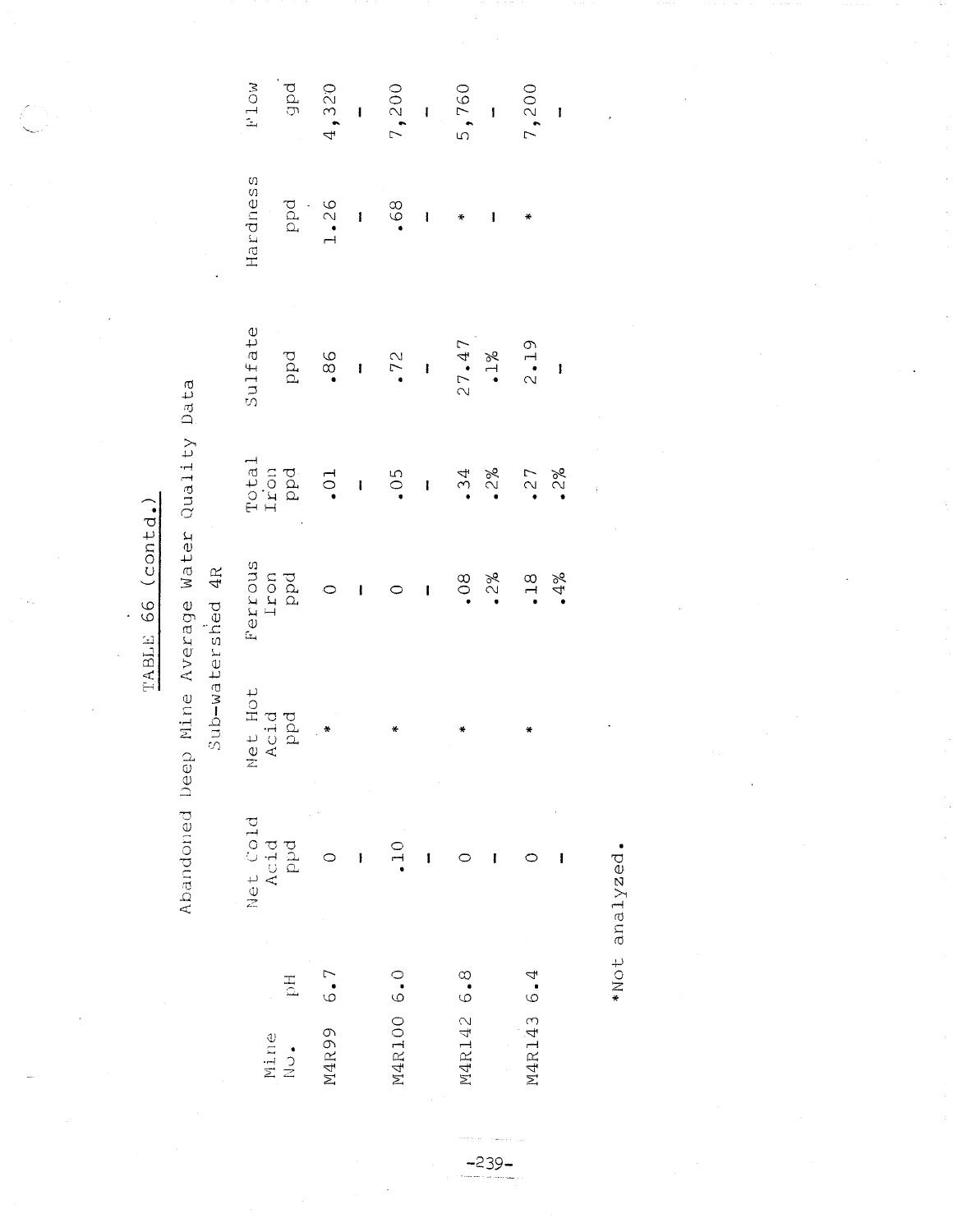#### Strip Mines

The Commonwealth records indicate there are 36 strip mines in this sub-watershed. Our field investigations locate 34 surface mines with 8 having flows. Table 67 lists the abandoned strip mines within the sub-watershed with the following information: the name of the mine or operator if known, the acres of area mined and which seam was mined, the designation we give the mine, and whether or not there is a flow.

The total acreage of abandoned surface mines in sub-watershed 4R is 1,176.88 acres or 10.48% of the total land area.

Table 68 gives the averages of the abandoned surface mine flows. Directly under the averages are the percentages of flows and pollution loads that each contributes to the pollution load of the sub-watershed as measured at the mouth of Wells Creek at Sampling Station SC4R1.

Where a single surface mine has more than one flow, the averages of the flows are added together.

Following Table 68 are the descriptions of the flowing strip mines along with abatement recommendations.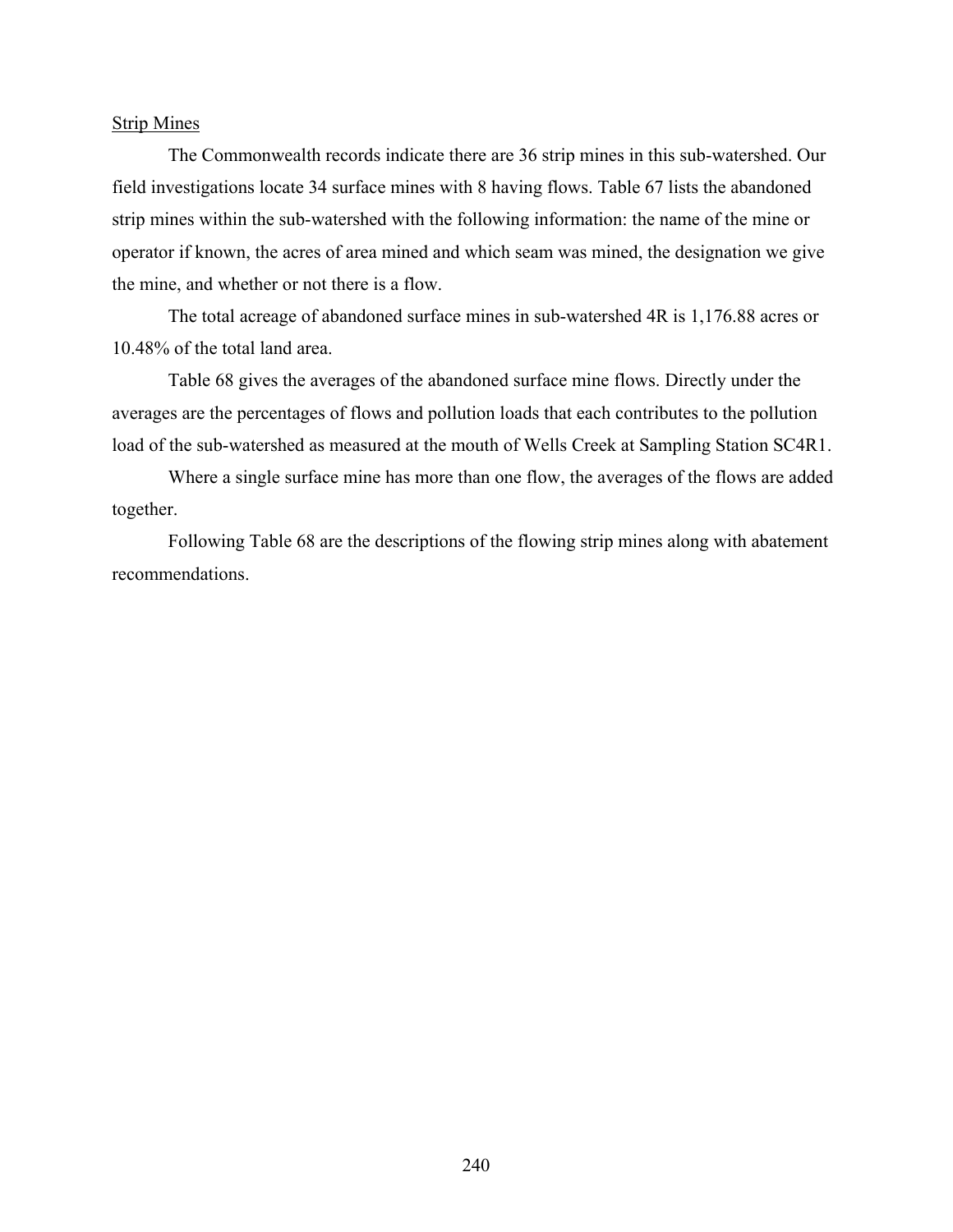## TABLE 67 Abandoned Surface Mines Sub-watershed 4R

| Mine<br>Number                | Name of Mine<br>or Operator | Area<br>Mined<br>(Acres) | Seam<br>Mined | Flowing        | Connection<br>w/Deep Mine |
|-------------------------------|-----------------------------|--------------------------|---------------|----------------|---------------------------|
| S <sub>4</sub> R <sub>2</sub> | Alumbaugh<br>Coal Co.       | 19.28                    | E & D         | N <sub>o</sub> | N <sub>o</sub>            |
| S4R11                         | H. E. Goden                 | 8.26                     | E & D         | N <sub>o</sub> | N <sub>o</sub>            |
| S4R13                         | Alumbaugh<br>Coal Co.       | 17.44                    | D             | N <sub>o</sub> | M4R12                     |
| S4R16                         | Alumbaugh<br>Coal Co.       | 41.31                    | D             | Yes            | M4R97, M4R108             |
| S4R23                         | Dunlo Coal Co. Inc.         | 2.75                     | E             | N <sub>o</sub> | M4R22                     |
| S4R27                         | Dunlo Coal<br>Co. Inc.      | 10.10                    | D             | N <sub>o</sub> | N <sub>o</sub>            |
| <b>S4R28</b>                  | Thermal Coal<br>Mine Co.    | 10.10                    | E & D         | N <sub>o</sub> | M4R21                     |
| S4R30                         | Glosser Coal<br>Co.         | 23.87                    | E & D         | N <sub>o</sub> | M4R29, M4R88              |
| S4R31                         | Topper Coal Co.             | 15.61                    | E & D         | N <sub>o</sub> | N <sub>o</sub>            |
| S4R49                         | Ira R. Barron               | 2.75                     | $E,D, \& C'$  | N <sub>0</sub> | N <sub>o</sub>            |
| S4R57                         | Svonavec Coal<br>Co.        | 24.79                    | E             | Yes            | N <sub>o</sub>            |
| S4R58                         | Thermal Coal<br>Mine Co.    | 11.93                    | C'            | N <sub>o</sub> | N <sub>o</sub>            |
| S4R81                         | H. Clay Stickel             | 11.01                    | E & D         | N <sub>o</sub> | N <sub>o</sub>            |
| S4R101                        | Unknown                     | 13.77                    | E             | Yes            | N <sub>o</sub>            |
| S4R102                        | Unknown                     | 11.93                    | $\mathbf E$   | N <sub>0</sub> | No                        |
| S4R103                        | Unknown                     | 3.67                     | B             | N <sub>0</sub> | N <sub>o</sub>            |
| S4R104                        | Unknown                     | 13.77                    | E             | N <sub>0</sub> | M4R94, M4R5               |
| S4R105                        | Unknown                     | 27.54                    | $E$ & $C'$    | N <sub>0</sub> | N <sub>0</sub>            |
| S4R106                        | Unknown                     | 2.75                     | E & C'        | N <sub>0</sub> | N <sub>0</sub>            |
| S4R110                        | Unknown                     | 33.97                    | C'            | N <sub>0</sub> | N <sub>0</sub>            |
| S4R111                        | Unknown                     | 6.43                     | ${\bf E}$     | N <sub>0</sub> | N <sub>0</sub>            |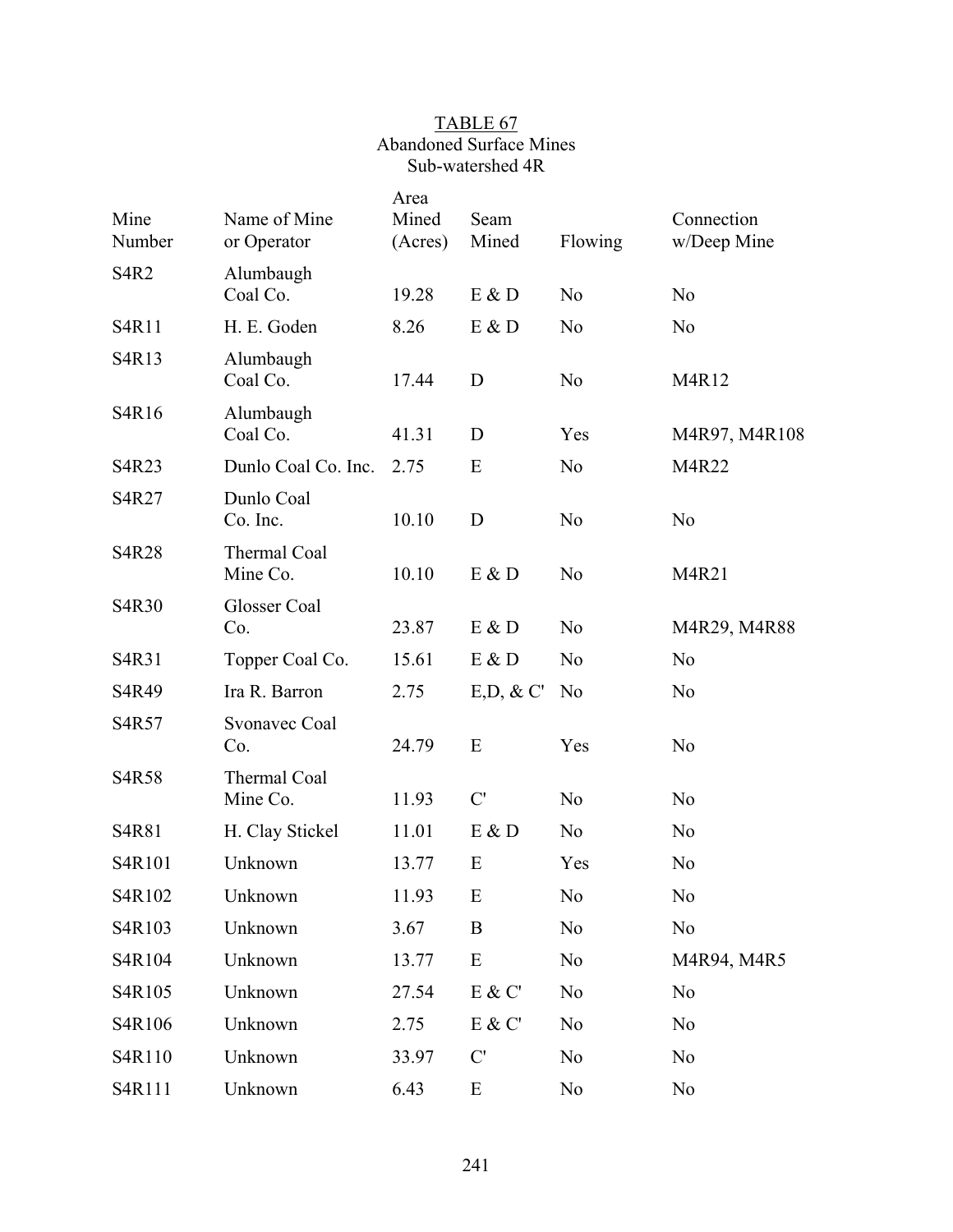# TABLE 67 (Contd.)

## Abandoned Surface Mines

## Sub-watershed 4R

| Mine<br>Number | Name of Mine<br>or Operator | Area<br>Mined<br>(Acres) | Seam<br>Mined | Flowing        | Connection<br>w/Deep Mine                                         |
|----------------|-----------------------------|--------------------------|---------------|----------------|-------------------------------------------------------------------|
| S4R114         | Unknown                     | 8.26                     | E             | N <sub>o</sub> | N <sub>o</sub>                                                    |
| S4R119         | Unknown                     | 91.80                    | E             | Yes            | M4R41, M4R42,<br>M4R43, M4R44,<br>M4R45, M4R120                   |
| S4R121         | Unknown                     | 215.73                   | E             | Yes            | M4R56, M4R61,<br>H4R72, M4R74,<br>M4R76, M4R77,<br>M4R123, M4R124 |
| S4R122         | Unknown                     | 143.21                   | $C'$ & E      | Yes            | M4R91, M4R127                                                     |
| S4R126         | Unknown                     | 304.78                   | E             | Yes            | M4R59, M4R98,<br>M4R125                                           |
| S4R128         | Unknown                     | 20.20                    | D             | N <sub>0</sub> | N <sub>o</sub>                                                    |
| S4R129         | Unknown                     | 12.85                    | E             | N <sub>0</sub> | N <sub>o</sub>                                                    |
| S4R130         | Unknown                     | 4.59                     | C'            | N <sub>0</sub> | N <sub>o</sub>                                                    |
| S4R131         | Unknown                     | 13.77                    | E & C'        | N <sub>0</sub> | N <sub>o</sub>                                                    |
| S4R132         | Unknown                     | 5.51                     | C'            | Yes            | N <sub>o</sub>                                                    |
| S4R133         | Unknown                     | 9.18                     | C'            | N <sub>0</sub> | N <sub>o</sub>                                                    |
| S4R134         | Unknown                     | 21.11                    | E             | N <sub>0</sub> | N <sub>o</sub>                                                    |
| S4R140         | Unknown                     | 12.85                    | E             | N <sub>0</sub> | M4R85                                                             |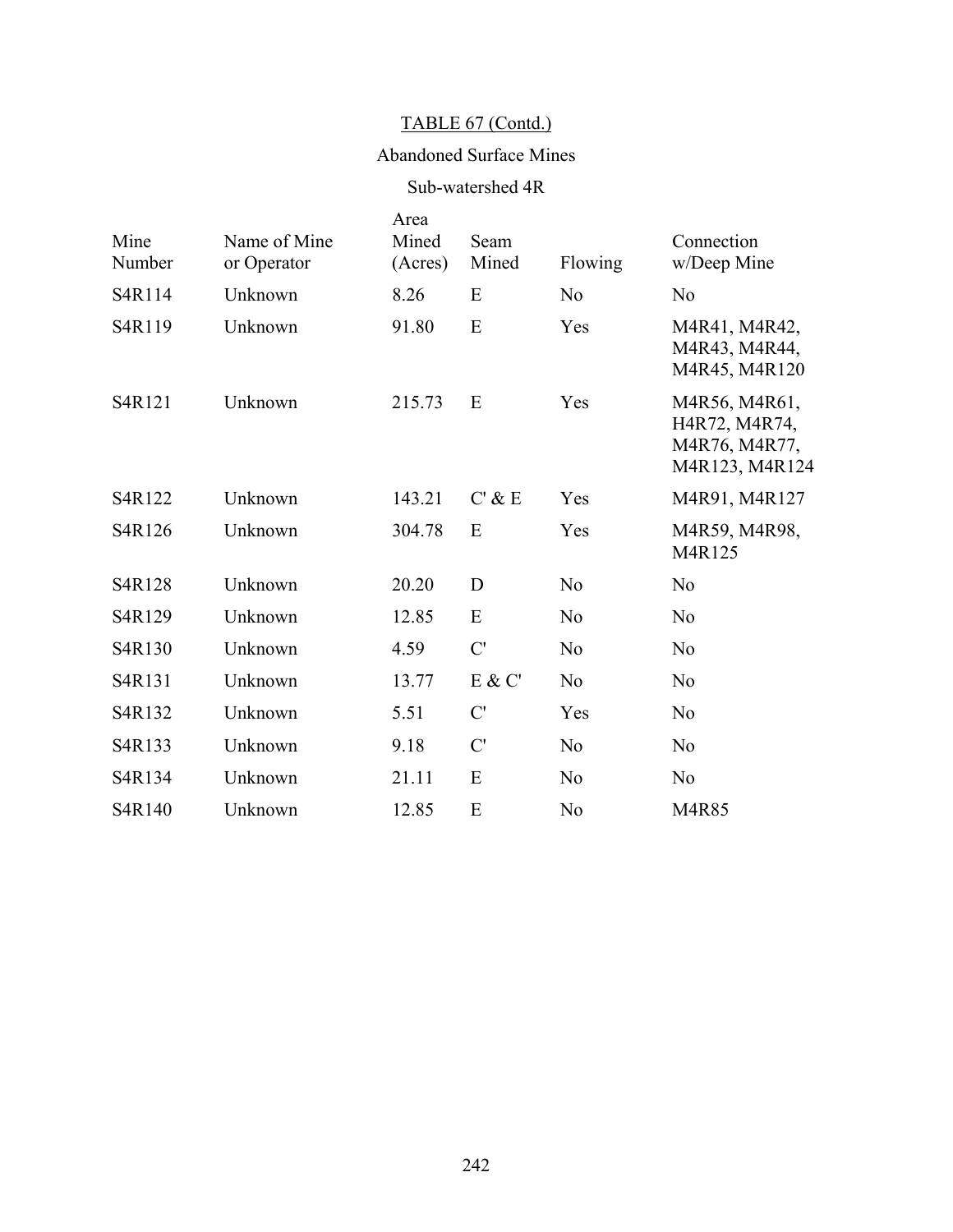# TABLE 68

# Abandoned Surface Mine Average Water Quality Data Sub-watershed 4R

| Mine<br>No. | рH      | Net Cold<br>Acid<br>ppd | Net Hot<br>Acid<br>ppd | Ferrous Iron<br>ppd- | Total Iron<br>ppd | Sulfate<br>ppd | Hardness<br>ppd | Flow<br>gpd    |
|-------------|---------|-------------------------|------------------------|----------------------|-------------------|----------------|-----------------|----------------|
| S4R16       | 5.3     | $\circ$                 | $\ast$                 | .04                  | .09               | 1.82           | $\ast$          | 18,720         |
|             |         | -                       |                        | .1%                  | .1%               |                |                 | .1%            |
| S4R57       | 4.2     | 6.0                     |                        | .03                  | .03               | 24.73          | *               | 36,000         |
|             |         | .4%                     |                        | .1%                  | ł                 | .1%            |                 | 2%             |
| S4R101      | 5.9     | $\cup$                  | 16.69                  | .84                  | 4.62              | 57.07          |                 | 673.12 302,400 |
|             |         | -                       | 8.8%                   | 1.8%                 | 2.9%              | .2%            | 3.1%            | 1.3%           |
| S4R119      | 4.3     | 16.18                   | 544.98                 | .45                  | 17.63             | 510.35         |                 | 4,604 570,240  |
|             |         | $1\%$                   | 285.6%                 | $.9\%$               | 11.1%             | 1.9%           | 20.9%           | 2.4%           |
| S4R121      | 6.8     | $\theta$                | $\circ$                | $-13$                | 1.46              | 36.12          | 42.07           | 11,520         |
|             |         |                         |                        | .3%                  | .9%               | .1%            | .2%             | .1%            |
| S4R122      | 5.1     | $\theta$                | 136.66                 | 3.04                 | 99.20             | 834.50         | 18,475          | 944,640        |
|             |         |                         | 71.6%                  | 6.3%                 | 62.2%             | 3.1%           | 83.7%           | 4%             |
| S4R126      | 6.7     | $\theta$                | 83.37                  | 17.42                | 30.28             | 152.06         | 1,099           | 269,280        |
|             |         | -                       | 43.7%                  | 36.2%                | 19%               | .6%            | 5%              | 1.1%           |
| S4R132      | $6 - 2$ | $\Omega$                | $\theta$               | $-13$                | .76               | 12.25          | 271.65          | 89,280         |
|             |         |                         |                        | .3%                  | .5%               | .1%            | 1.2%            | .4%            |

\*Not analyzed.

 $-543-$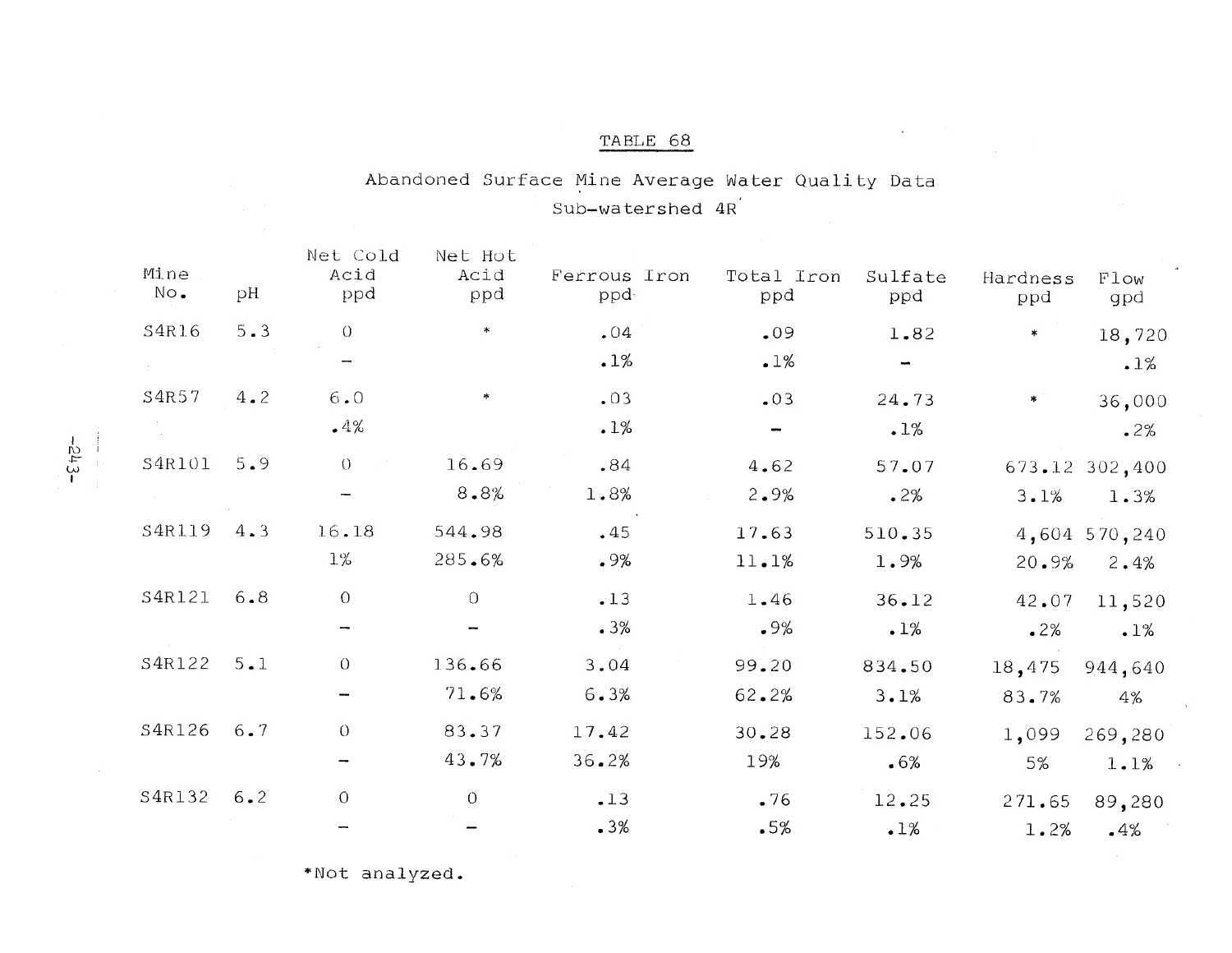Strip Mine: S4R16 Area: 41.31 acres Location: West of T.R. T 666 Status: Abandoned Owned by: Alumbaugh Coal Co. Seam mined: D Connection with deep mines: M4R97 and M4R108 Flowing: One leaching area

General Description:

Highwalls are located to the northwest, east and southeast corners of this strip. Thick natural vegetation prevails. This plus only a foot path leading to the highwalls makes access difficult. There is a surface flow onto this strip as well as springs, or possible deep mine flow, within the strip area.

Recommendation:

The water from this strip mine is of such a quality that it creates no pollution threat. Therefore there is no recommendation at this time.

Strip Mine: S4R57 Area: 24.79 acres Location: South of Wells Creek Status: Abandoned and partly reclaimed Owned by: Svonavec Coal Company Seam mined: E Connection with deep mine: None Flowing: One leaching area

General Description:

There is a great deal of thick vegetation along this strip. The only erosion is over the 20

to 25' highwall.

Recommendation:

Some clearing and grubbing for ditches above and below the highwall which would then enable the flow to follow the natural drainage and eliminate leaching through the spoil piles. Cost:

| Ditch                 | <b>2500</b> | \$2,500 |
|-----------------------|-------------|---------|
| Clearing and grubbing |             | 1,500   |
|                       | Total       | \$4,000 |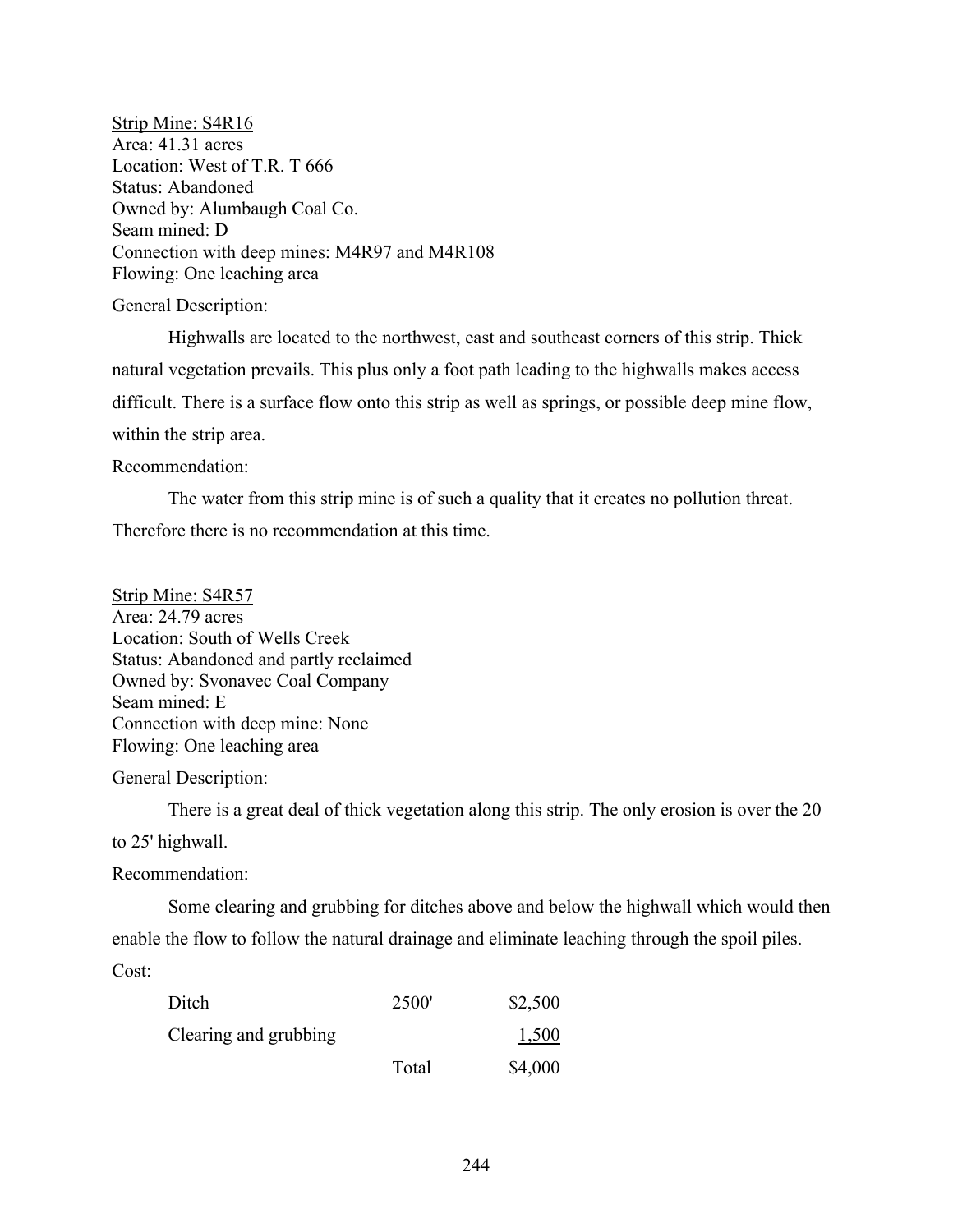Strip Mine: S4R101 Area: 13.77 acres Location: SW of T.R. T 666 Status: Reclaimed Owned by: Unknown Seam mined: E Connection with deep mines: None Flowing: Two leaching areas General Description: This partly reclaimed terraced strip is stil having surface flow onto the area causing leaching and erosion. Recommendation:

The water from this strip mine is of such a quality that it creates no pollution threat. Therefore there is no recommendation at this time.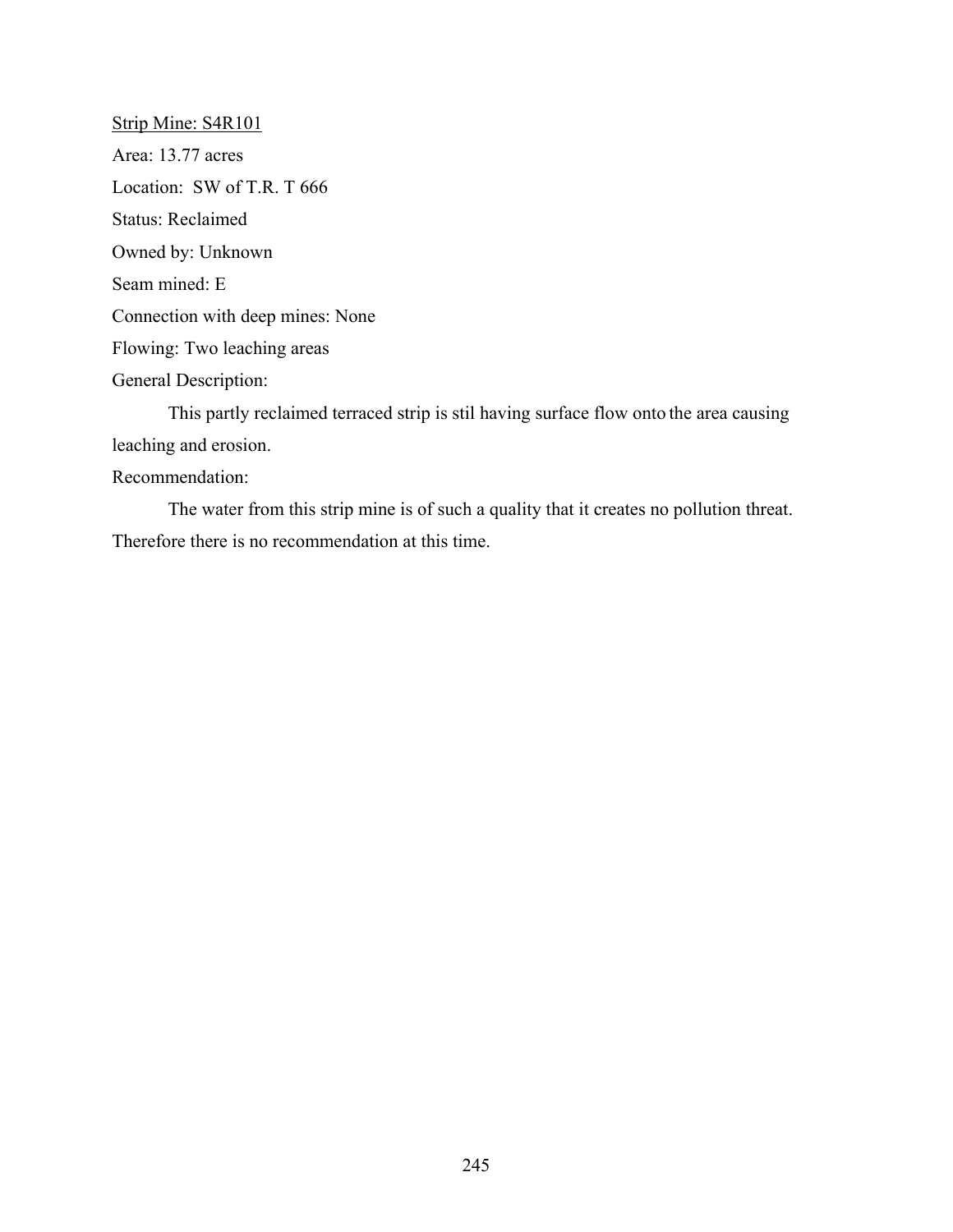Strip Mine: S4R119 Area: 91.80 acres Location: South of T. Rts. T 539 and T 610 Status: Abandoned Owned by: Unknown Seam mined: E Connection with deep mines: M4R41, M4R42, M4R43, M4R44, M4R45, and M4R120 Flowing: One leaching area General Description:

A complex of both deep and strip mines, mostly vegetated with medium growth. Leaching and erosion is everywhere caused primarily by the deep mines. The highwalls are mostly on the east side of the strip. Ponds, depressions, pits, and gob piles are throughout the area.

Recommendation:

More detailed study is necessary for an accurate estimation of the cost, however generally 50% of the strip would have to be regraded and/or backfilled after the deep mines were sealed. Two or three miles of ditching would have to be done as well as 40% of the area revegetated. Cost:

| Ditches                                     | 16,000' | \$16,000  |
|---------------------------------------------|---------|-----------|
| Grading 50% or 50 acres $\odot$ \$1800/acre |         | 90,000    |
| Clearing and grubbing                       |         | 3,000     |
| <b>Backfilling</b>                          |         | 2,000     |
| Revegetation 40%                            |         | 24,000    |
|                                             | Total   | \$135,000 |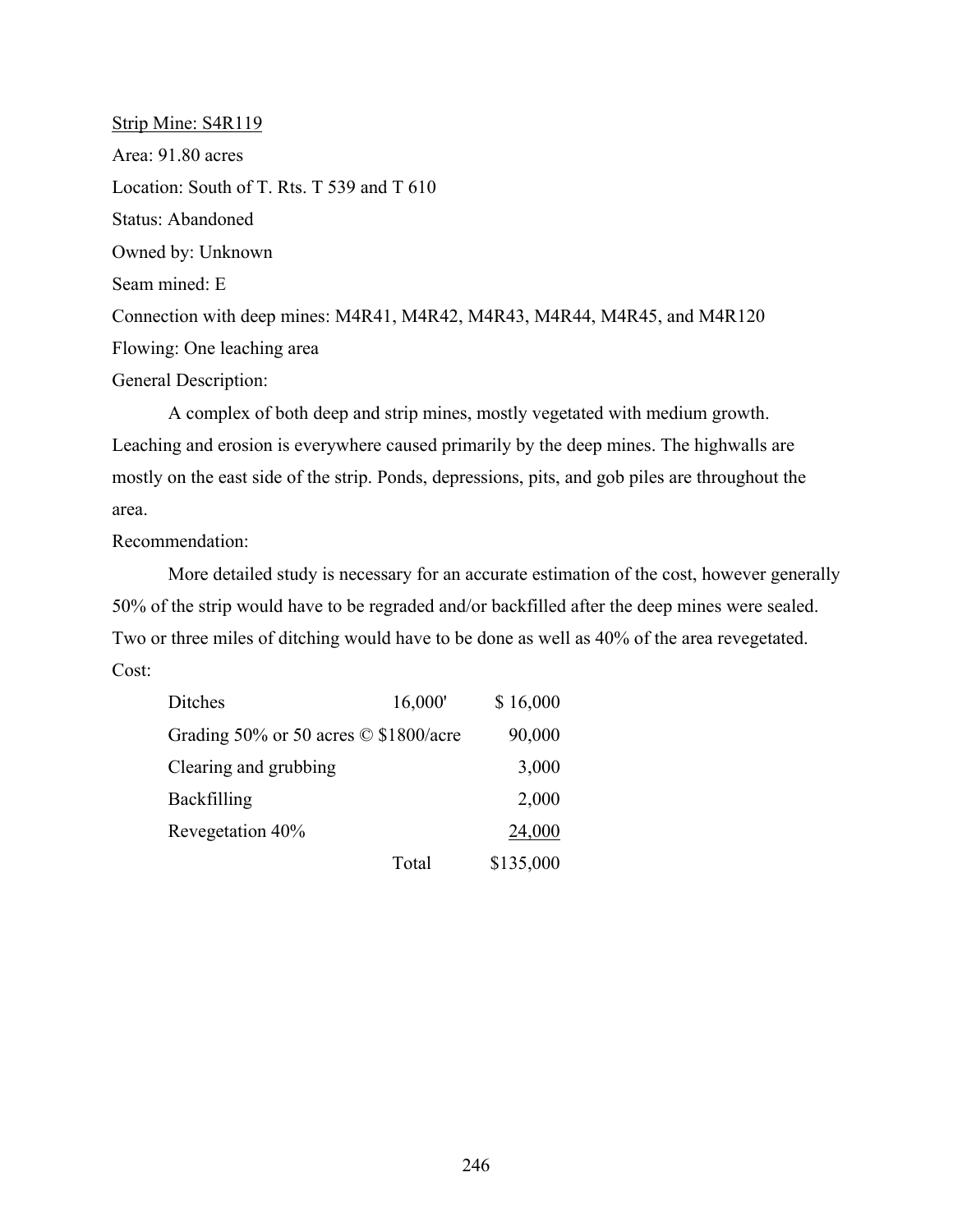Strip Mine: S4R121 Area: 215.73 acres Location: Intersected by L. R. 55136 and south of T.R. T 539 Status: Abandoned and partly reclaimed Owned by: Unknown Seam mined: E Connection with deep mines: M4R56, M4R61, M4R72, M4R74 M4R76, M4R77, M4R123, M4R124

Flowing: One leaching area

General Description:

The greater part of this strip mine is reclaimed, however leaching and erosion is present. There is much vegetation of grasses and trees, but it is only partly graded with gob slopes both toward and away from highwalls that vary in height.

Recommendation:

The water from this strip mine is of such a quality that it creates no pollution threat. Therefore there is no recommendation at this time.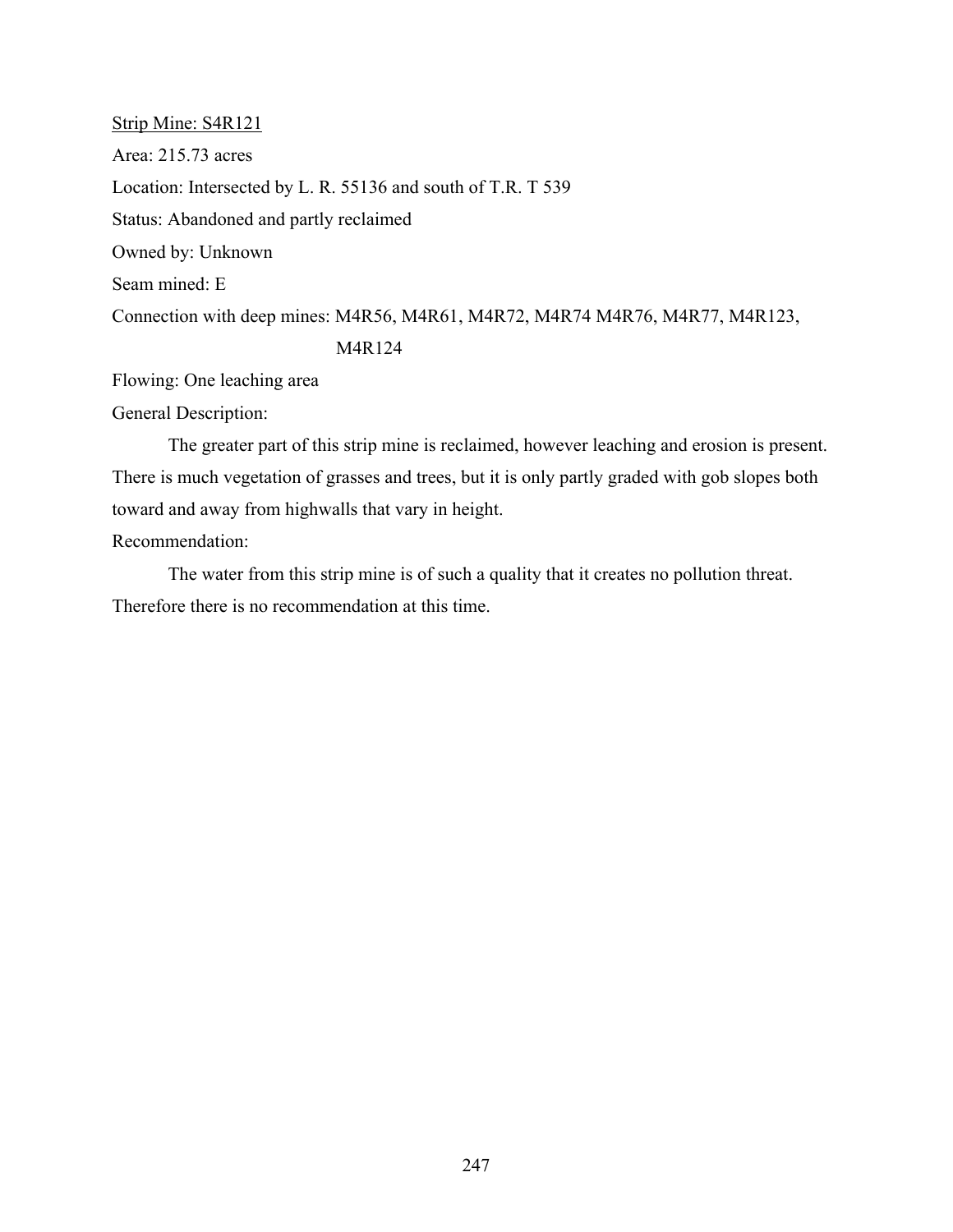Strip Mine: S4R122 Area: 143.21 acres Location: Intersected by T.R. T 539

Status: Abandoned and partly reclaimed Owned by: Unknown Seams mined: C' and E Connection with deep mine: M4R91 and M4R127 Flowing: Four leaching areas General Description:

The south and east sections have been reclaimed; however, leaching occurs on the east end. There is a new deep mine on the west side of the strip and an old one to the north which are focal points for ponds, spoil piles, and leaching.

Recommendation:

The water from this strip mine is of such a quality that it creates no pollution threat. Therefore there is no recommendations at this time.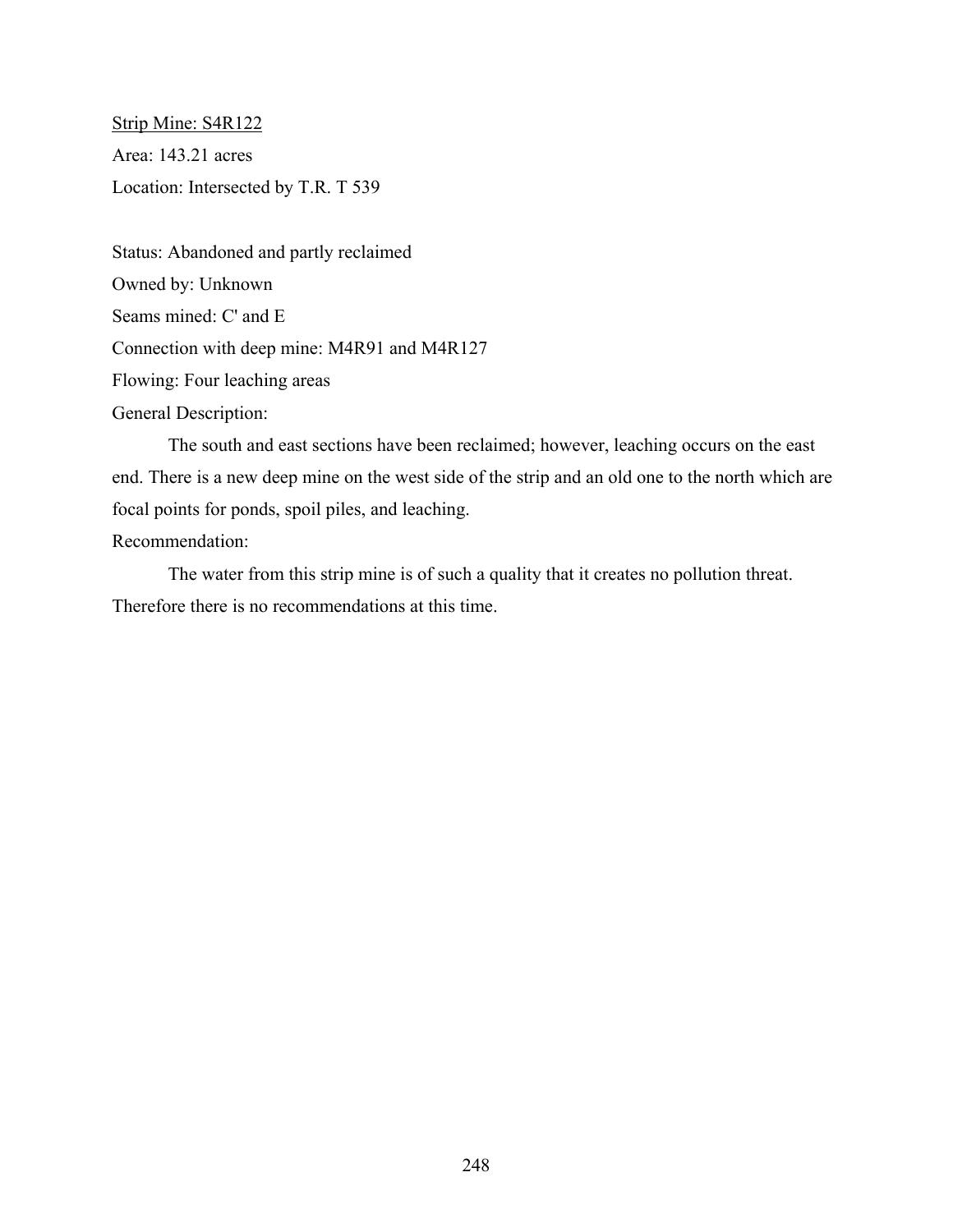Strip Mine: S4R126

Area: 304.78 acres located

Located: N.W. pf TRts. T 539 and T 610, extending west to TR. T602 and east of the town of Listie

Status: Abandoned and partly reclaimed

Owned by: Unknown

Seam mined: E

Connection with deep mines: M4R59, M4R98, and M4R125

Flowing: Two leaching areas

General Description:

A small part of this area has been graded as sanitary landfill. Almost half of the strip has medium natural vegetation; but leaching, erosion, and gouged areas exist along, or as a result of, the highwall areas.

Recommendation:

The water from this strip mine is of such a quality that it creates no pollution threat. Therefore there is no recommendation at this time.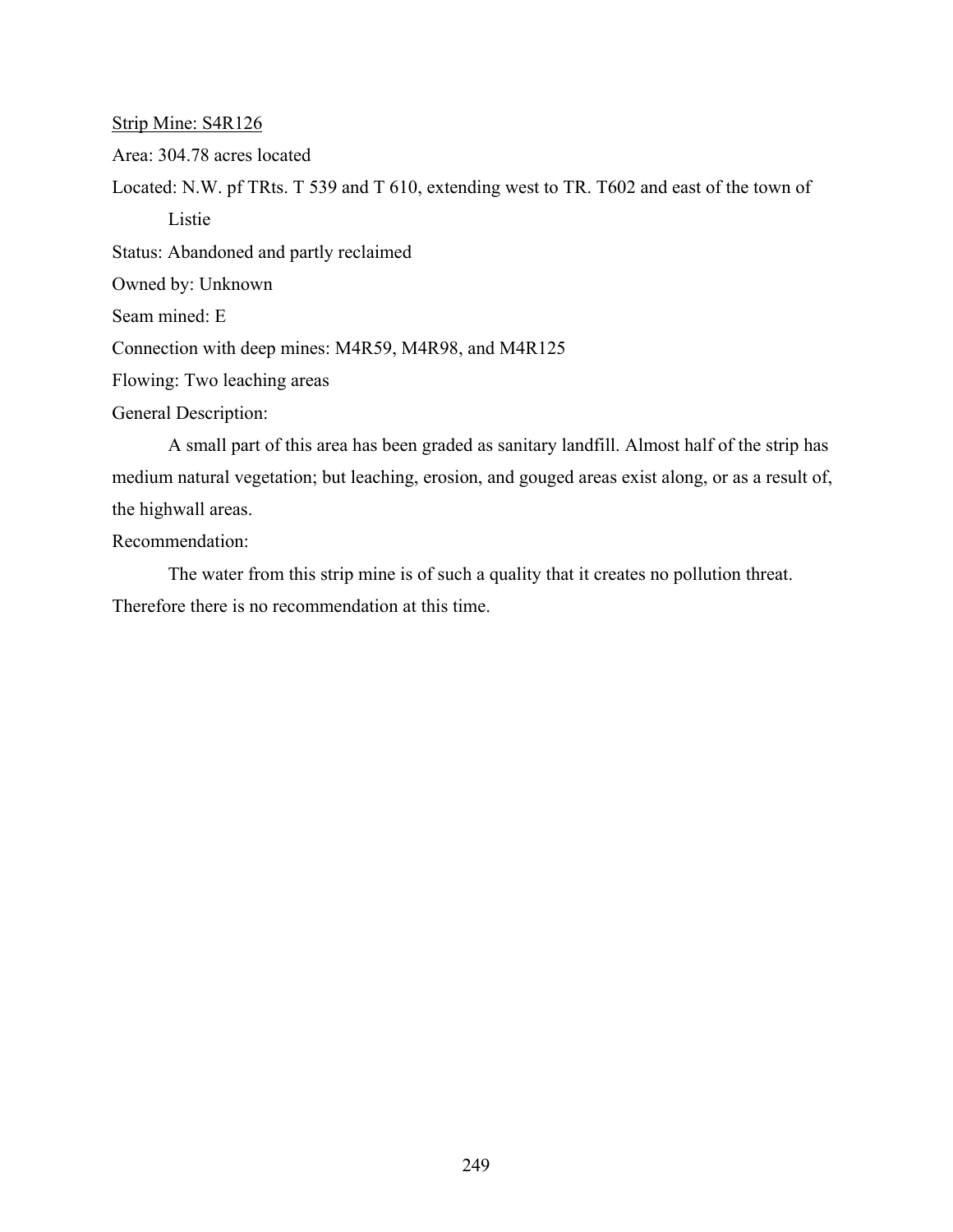Strip Mine: S4R132 Area: 5.51 acres Location: west of TR. T 572 Status: Abandoned Owned by: Unknown Seam mined: C' Connection with deep mine: None Flowing: One leaching area General Description:

A 35' highwall exists along the western part of this strip creating a flow along its base and between the spoil pile. Erosion is in evidence on the highwall and spoil piles. Natural vegetation covers a large portion of this area.

Recommendation:

The water from this strip mine is of such a quality that it creates no pollution threat. Therefore there is no recommendation at this time.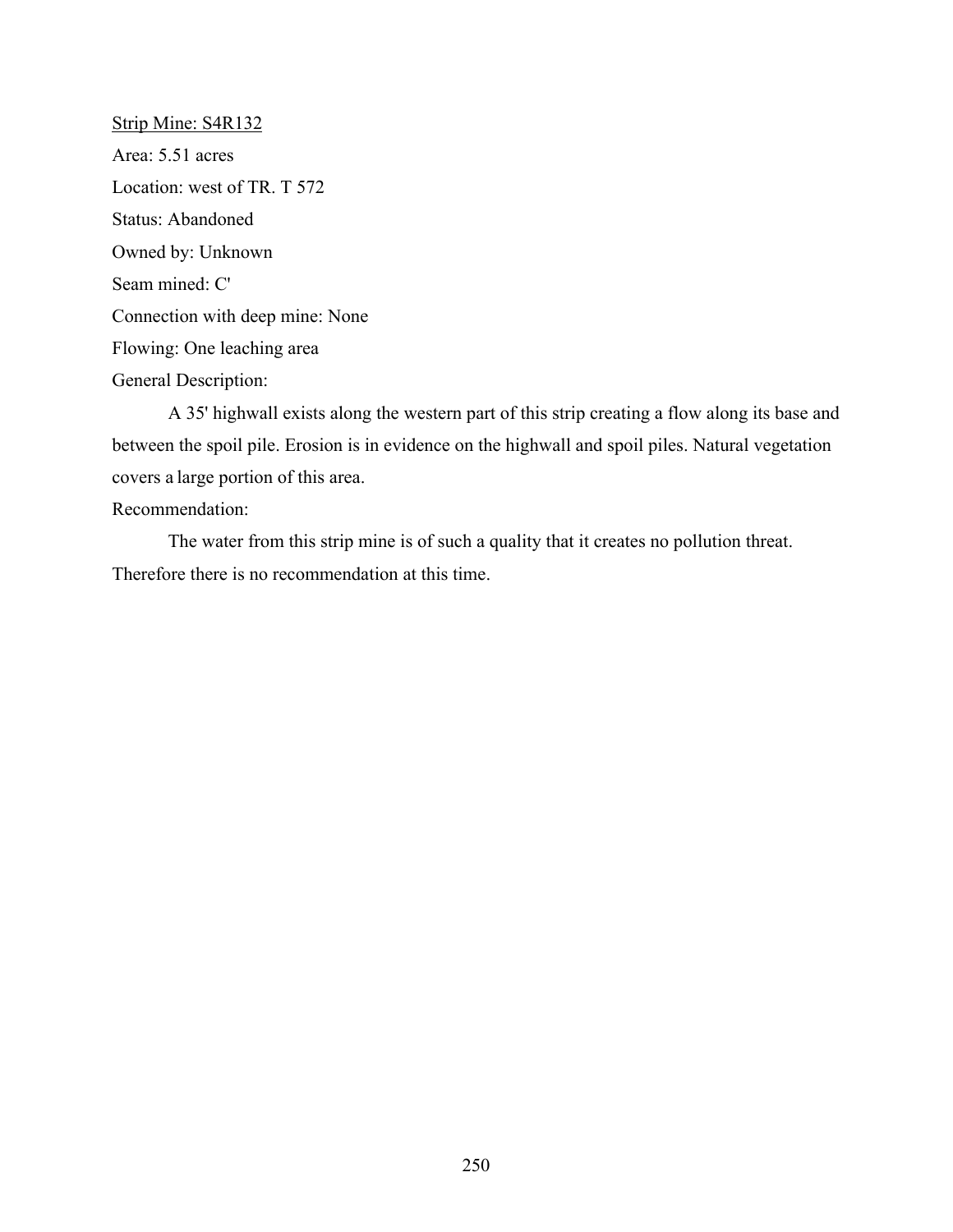### **Recommendations**

Table 69 gives the recommendations for the polluting deep and strip mines, along with the costs associated with each recommendation.

An estimated effectiveness of 60% reduction of pollution load is assigned for each recommendation.

Table 70 lists the sources abated, the amount of benefication, and the costs associated with each plan.

The distance from Sampling Station SC4R1, Wells Creek, to the next polluting tributary downstream, SC5L3, is 1.7 miles. However, SC5L3 does not feed into the main channel of Stony Creek, which means the distance from SC4R1 to the next polluting tributary on Stony Creek, SCSL2, would be 3.03 miles. This is the minimum distance on Stony Creek that would benefit from Wells Creek becoming a clean stream.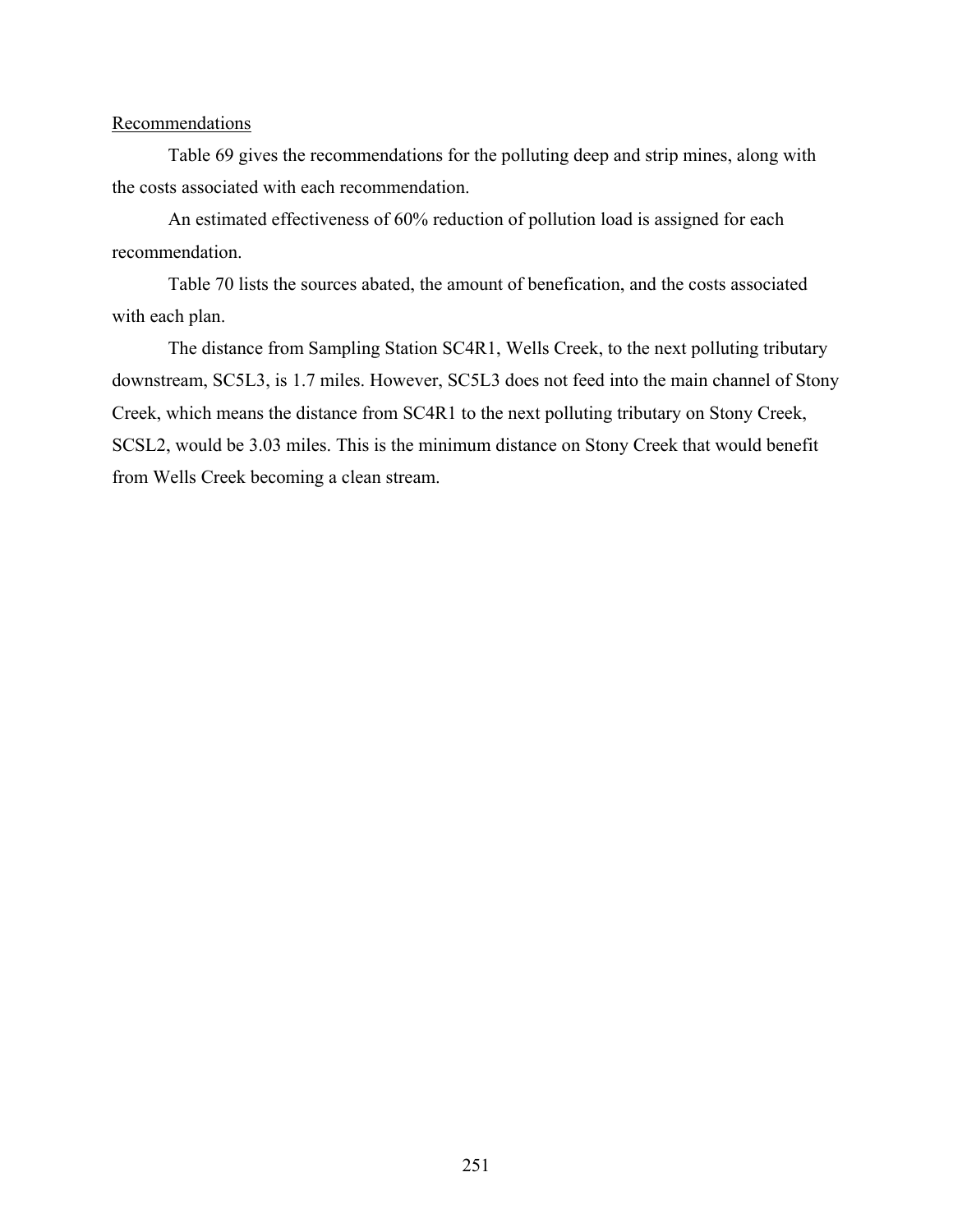### TABLE 69

### Recommended Abatement Procedures - Cost Benefication

### Sub-watershed 4R

|  |                    | Recommended<br>Abatement |                             | Total Costs      |                                                      | $Cost$ \$/Pound<br>Acid Removal |                           | Total<br>Acid         | Total<br>Iron               | Percent               |                          |
|--|--------------------|--------------------------|-----------------------------|------------------|------------------------------------------------------|---------------------------------|---------------------------|-----------------------|-----------------------------|-----------------------|--------------------------|
|  | a<br>B<br>X Number | Known<br>Sources         | $Poten-$<br>tial<br>Sources | Known<br>Sources | Poten-<br>tial<br>Sources                            | Known<br>Sources                | Poten-<br>tial<br>Sources | Abate-<br>ment<br>ppd | Abate-<br>ment<br>ppd       | of Total<br>Acid Iron | Sub-watershed            |
|  | 1 M4R59            | 6 Seals                  | 3 <sub>AS</sub><br>4 BH     |                  | 300'GC \$120,000 \$218,000 \$                        | 80                              | \$                        | 145 1,508.86 21.53    |                             | 97.17 13.50           |                          |
|  | 2 M4R35            | 2 Seals                  | $200 \cdot$ GC<br>9 BH      | 40,000           | 140,000                                              | 101                             | 353                       | 396.78 13.44          |                             | 25.55                 | 8.43                     |
|  | 3 M4R95            | 1 Seal                   | 1 Seal                      | 25,000           | 50,000                                               | 177                             | 354                       | 141.37 4.85           |                             | 9.10                  | 3.04                     |
|  | 4 M4R29            | 1 AS<br>4 Seals          | 600'GC                      | 88,000           | 172,000                                              | 179                             | 350                       | 491.63 48.67          |                             | 31.66 30.51           |                          |
|  | 5 M4R91            | 2 Seals                  | 2 Seals                     | 40,000           | 80,000                                               | 429                             | 858                       | 93.29                 | 2.88                        | 6.01                  | 1.81                     |
|  | 6 M4R15            | 2 Seals                  |                             | 50,000           | 50,000                                               | 875                             | 875                       | 57.11                 | .79                         | 3.68                  | .50                      |
|  | 7 S4R57            | 24.19<br>Acres           |                             | 4,000            | 4,000                                                | 1,111                           | 1,111                     | 3.60                  | $\ddot{\phantom{1}}$<br>.02 | .23                   | .01                      |
|  | 8 M4R44            | 3 Seals                  | 100'GC                      | 60,000           | 74,000                                               | 1,630                           | 2,010                     | 36.82                 | 1.44                        | 2.37                  | .90                      |
|  | 9 M4R21            | 1 Seal                   |                             | 25,000           | 25,000                                               | 3,608                           | 3,608                     | 6.93                  | 2.90                        | •45                   | 1.82                     |
|  | 10 S4R119          | 91.80<br>Acres           |                             | 3 Seals 135,000  | 195,000                                              | 13,903                          | 20,082                    |                       | 9.71 10.58                  | $-63$                 | 6.63                     |
|  | 11 M4R37           | 1 Seal                   |                             | 25,000           | 25,000                                               | 18,248                          | 18,248                    | 1.37                  | .17                         | .09                   | .11                      |
|  | 12 M4R96           | 1 Seal                   |                             | 25,000           | 25,000                                               | 19,231                          | 19,231                    | 1.30                  | .02                         | .08                   | .01                      |
|  | 13 M4R98           | 1 Seal                   |                             | 25,000           | 25,000                                               | 29,070                          | 29,070                    | .86                   | .06                         | .06                   | .04                      |
|  | 14 M4R19           | 1 Seal                   |                             | 25,000           |                                                      | 25,000 156,250                  | 156,250                   | .16                   | $\rightarrow$               | .01                   | $\overline{\phantom{a}}$ |
|  | 15 M4RJ 00         | 1 Seal                   |                             | 25,000           |                                                      | 25,000 416 757                  | 416,667                   | .06                   | .03                         | 1                     | .02                      |
|  |                    |                          |                             |                  | NOTE: The potential costs above include known costs. |                                 |                           |                       |                             |                       |                          |

 $-52 -$